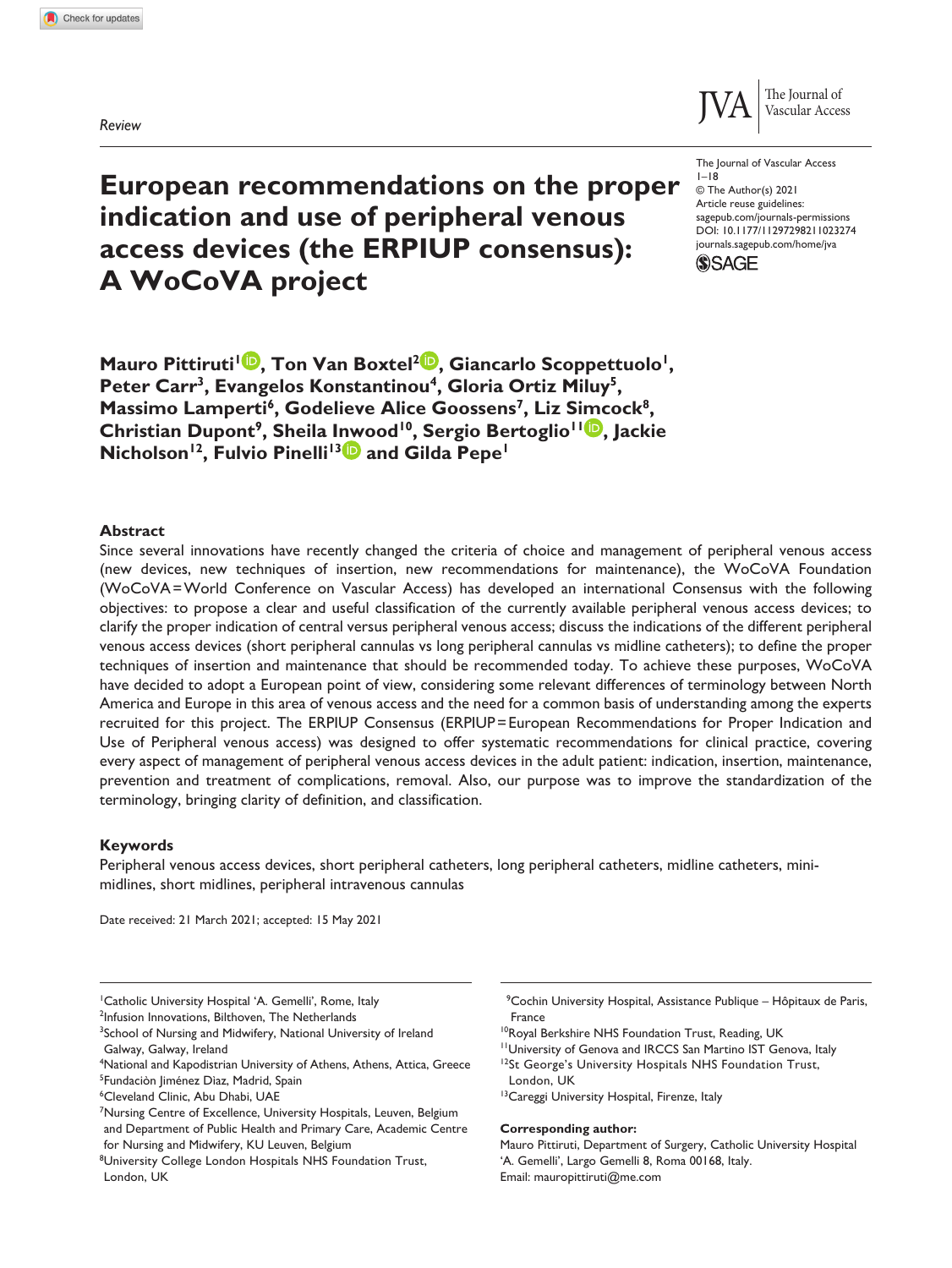# **Introduction**

Peripheral venous access devices (PVADs) represent the most widely used venous access devices (VADs) in clinical practice, but they have also been neglected for many decades, as the attention of the medical literature has been mainly focused on central VADs, commonly recognized as potentially associated with severe complications. In the last decade, it has become evident that though PVADs – and in particular short peripheral catheters (SPCs) – by large the most widely used – may be somehow inexpensive, easy to insert and easy to remove, they are nonetheless associated with a high incidence of minor local complications, which all concur eventually to the same outcome, "catheter failure", that is, forced, unscheduled removal of the VAD. Catheter failure has been estimated to occur in approximately half of the cases: 43%–59%1–6 and its pathogenesis is often difficult to define.<sup>7,8</sup> The reasons for catheter failure include: "phlebitis" (i.e. "thrombophlebitis") of superficial veins, secondary to bacterial contamination and/or chemical injury and/or mechanical injury and/or local obstruction of the blood flow; partial dislodgment of the catheter with associated infiltration/extravasation of the infusate in the surrounding tissues; occlusion of the catheter lumen. Furthermore, more recently, peripheral VADs have also been related to more severe systemic complications such as bloodstream infections.

During the last decade, PVADs have reappeared in clinical guidelines and in the scientific literature, starting an era of new "awareness" of their relevance. The current aptitude, universally accepted, is that clinicians should make every effort to optimize their use, minimizing the rate of complications, as much as it has been done for central VADs.

The world of PVADs have changed dramatically in the last ten years:

- (1) The most important guidelines have released new recommendations about the insertion and management of peripheral VADs. Both the EPIC guidelines (EPIC=Evidence-based Prevention and Infection Control)<sup>9</sup> and the Standards of Practice of  $INS$  (Infusion Nursing Society)<sup>10</sup> recommend skin antisepsis with 2% chlorhexidine in 70% isopropyl alcohol before insertion of any PVAD, as well as securement and protection of the exit site with transparent semipermeable membranes whenever possible. Also – and this may be regarded as the most relevant, habit-changing innovation – both EPIC and INS recommend that peripheral venous catheters should be re-sited only when clinically indicated (i.e. if complications occur) and not routinely, as previously recommended). $11,12$
- (2) Clinicians have become more conscious of the different indications between peripheral versus central VADs, particularly in terms of the chemical characteristics of

the infusate and its potential damage to the endothelium. Both  $INS^{13}$  and  $GAVecCeLT^{14}$  have released tables that specify which intravenous infusions can be delivered safely by the peripheral route, and which infusions preferably require a central line.

- (3) The category of SPC has become more complex, with the introduction in clinical practice of new, "integrated" SPC, characterized by new material (polyurethane rather than polytetrafluoroethylene), new design (large wing; pre-assembled extension; preassembled needle-free connector) and new strategies of protection of the operator ("no-stick" and "blood-stop" mechanisms). This new type of "integrated" SPC is meant to be associated with less risk of phlebitis, easier securement, increased safety, and longer duration (up to 1week and more), compared to old-fashioned SPCs.
- (4) A new type of peripheral VAD has become available, the long peripheral catheter (LPC), leading most authors to modify the classification of PVADs. Today, current guidelines<sup>10</sup> differentiate between short peripheral cannulas (SPC), long peripheral cannulas (LPC) (6–15 cm long) and midline catheters (MC) or "midclavicular"  $(>15 \text{ cm})$ . There has been a lot of uncertainty about the appropriate term for LPC, since many different terms have been utilized in different clinical studies for referring to the same device (mini-midline, short midline, etc.).<sup>15</sup> The term "PIVC" (peripheral intravenous catheter) – or simply "PIV" – has become somehow ambiguous since it apparently defines any peripheral VAD, without distinction between SPC, LPC, and MC.
- (5) Also, new technologies for insertion of peripheral VADs have been developed. The INS Standards of Practice<sup>10</sup> recommend considering the use of Near-Infra-Red technology (NIR) for insertion of peripheral VADs in superficial veins and the use of ultrasound (US) guidance for their insertion in deep veins. A vast scientific literature has recently been published on this subject, addressing the technical aspects, the indications, the advantages, and the limits of such imaging techniques.
- (6) Last but not least, new algorithms for the proper choice of the VAD have been released, which now take into consideration a wider range of peripheral VADs, and have also adopted new terminology, such as the term DIVA (Difficult Intra-Venous Access) that identifies the patient whose superficial veins of the upper arm are not visible and/or palpable.16–18 Examples of this kind are the "MAGIC"<sup>19</sup> and the "VAD Expert" developed by GAVeCeLT,<sup>20</sup> quite different but both conceived with the goal of optimizing the choice of the VAD. With regards to peripheral VADs, the MAGIC has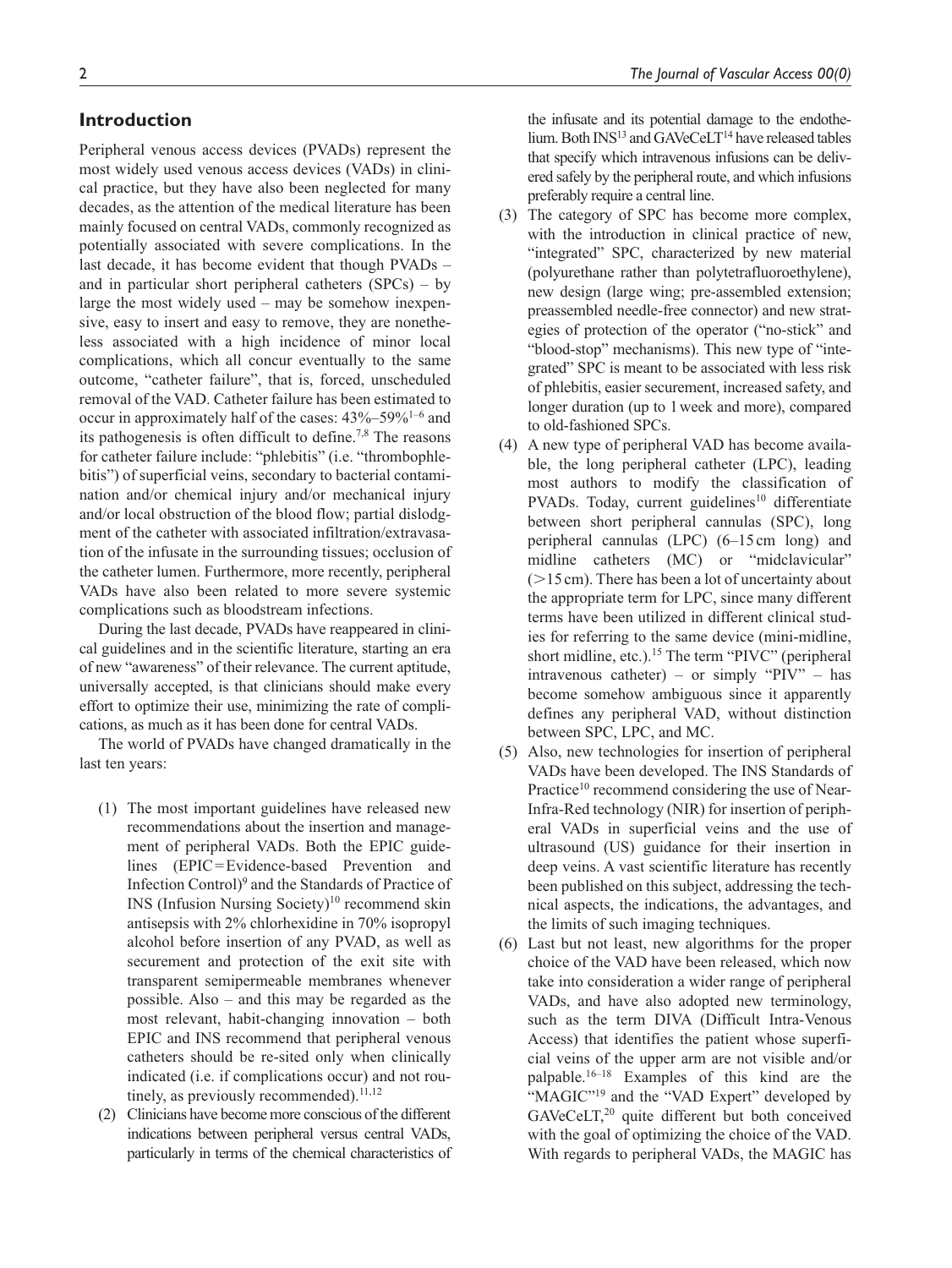some limits since still adopts ambiguous terms such as "PIV" and "Midline", which today require a stricter definition  $21$ 

The almost simultaneous occurrence of so many innovations in a range of few years supports the need for an international consensus on peripheral VADs, which was developed by the WoCoVA Foundation (WoCoVA=World Conference on Vascular Access) with the following objectives:

- to propose a clear and useful classification of the currently available peripheral VADs;
- to clarify the indication of the different VADs (central vs peripheral) and of the different peripheral VADs (SPC vs LPC vs MC);
- to define the proper techniques of insertion and maintenance.

To achieve these purposes, WoCoVA have decided to adopt a European point of view, considering some relevant differences of terminology between North America and Europe in this area of venous access and the need for a common basis of understanding among the experts recruited for this project.

This WoCoVA consensus – nicknamed ERPIUP (European Recommendations for Proper Indication and Use of Peripheral venous access) – was designed to offer systematic recommendations for clinical practice, covering every aspect of management of peripheral VADs (SPC, LPC, MC) in the adult patient: indication, insertion, maintenance, prevention and treatment of complications, and removal. Also, our purpose was to improve the standardization of the terminology, bringing clarity of definition, and classification.

After a description of our methodology, this document will present the results of the consensus in five parts, each one related to a specific issue.

# **Methods**

The coordinators of the project – the President of WoCoVA (TVB) and the Chairman of the Scientific Committee of WoCoVA (MP) – selected a panel of eleven well known experts in venous access from different European Countries, representative of different National vascular access associations affiliated to WoCoVA: Italy (SB, GS, ML, FP), UK (SI, JN, LS), France (CD), Greece (EK), Spain (GOM), Ireland (PC), and Belgium (GAG).

A bibliography search was carried out (GP), according to the following criteria:

search was initially limited to 6 years (from Jan 2013 to Dec 2018), considering that many interesting studies had already been incorporated in some very good guidelines and evidence-based consensus

documents published in  $2013-2014$ ;<sup>9,22</sup> an update of the literature from Jan 2019 till Jan 2021 was added later, due to the long time required by development of the project;

- search was limited to papers in English or with English abstract;
- search was focused on peripheral VAD, that is, all kinds of peripheral venous access devices (short cannulas, long peripheral cannulas or "short midline" or "mini-midline", midline catheters), both in the intrahospital and in the extra-hospital (community) setting, but considering exclusively adult patients;
- search included both retrospective and prospective clinical studies, published in this time period; studies published only as abstracts or as letters to the editor were not considered; some 2013–2016 reviews of clinical studies have also been collected, as additional material; the most important guidelines and evidencebased documents of this same span of time (2013– 2021) have also been included as additional material;
- search was articulated into five topics: *(1) classification and indication of peripheral VADs; (2) indication to peripheral vs central VADs; (3) insertion: techniques, complications, training; (4) management: strategies for complication prevention; (5) removal: indication, technique, complications.*

The bibliography was forwarded to all panelists, and five working groups of 2–3 experts were defined, one for each topic:  $1 -$  classification and definition (MP – SI),  $2 -$  indications (GAG – EK), 3 – insertion (PC-ML-TVB), 4 – maintenance  $(LS - GS)$ ; 5 – removal  $(GOM - CD)$ . Each working group had the task of reviewing the literature on the assigned topic and produce a few statements answering specific questions, previously developed by the whole panel:

Group 1: What is the most appropriate definition of a peripheral VAD? What is the most appropriate classification to describe the different types of peripheral VADs?

Group 2: What are the different indications for peripheral versus central VAD, taking into account clinical performance and the risk of complications? What are the most appropriate indications for the different types of peripheral VADs in the adult patient, taking into account clinical performance and the risk of complications?

Group 3: What is the role of site selection in reducing insertion-related complications? What is the most appropriate insertion strategy for reducing the risk of infection? What is the most appropriate strategy for securing the peripheral VAD? What is the role of ultrasound guidance when inserting a peripheral VAD? What is the role of NIR technology when inserting a peripheral VAD? What is the most appropriate method of teaching peripheral VAD insertion?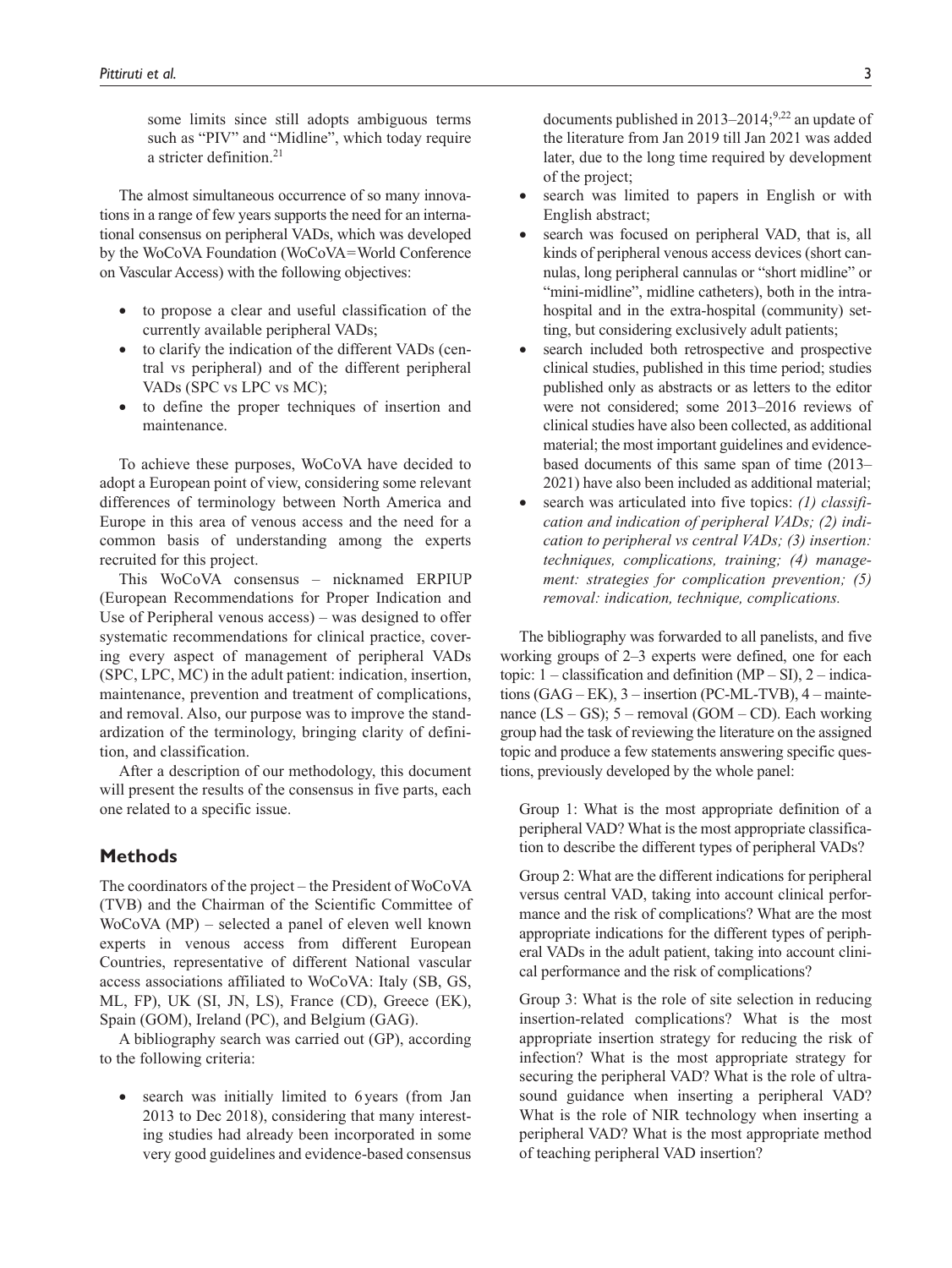Group 4: What is the most appropriate maintenance strategy to reduce the risk of infection? What is the most appropriate maintenance strategy to reduce the risk of occlusion? What is the most appropriate maintenance strategy to reduce the risk of dislodgment? What is the most appropriate maintenance strategy to reduce the risk of phlebitis/thrombosis?

Group 5: When is the removal of a PVAD indicated? Are there any complications related to removal? What strategies can minimize such complications?

Each group prepared a preliminary report on their topic, consisting of a short discussion of the literature and in a series of statements answering the specific questions. All five reports were merged in one single document that was peer-reviewed by all the other members of the panel, including three experts not directly included in the working groups (JN, SB, FP). After proper adjustments, the consensus on all final statements was achieved and the panel approved a final document, that we hereby present in five sections, corresponding to the five different topics.

## **Results**

## *Section 1 – Definition and classification*

Venous access devices (VADs) are defined as peripheral or central based on the position of the tip of the catheter. Any VAD with the tip located in the superior vena cava (SVC) or in the inferior vena cava (IVC) or in the right atrium (RA) should be considered as a central venous access device (CVAD). This definition is arbitrary, but it is based on clinical practice, since the presence of the tip in SVC, IVC or RA – that is, in a location with blood flow equal or superior to  $2$  L/min in the adult patient – will guarantee the possibility of infusing any type of solutions, even if potentially detrimental to the endothelium, and of withdrawing blood samples easily.

A peripheral VAD (PVAD) can be defined as any VAD with the tip not located in SVC or RA or IVC. This definition includes not only VADs that – due to their length and to the venous approach – are meant to be peripheral, but also VADs that are meant to be used as CVAD but whose tip is not in a central vein because of primary or secondary malposition (for example: a PICC that after accidental partial dislodgement has become "too short" and its tip is now in the brachiocephalic vein; or, a central VAD whose tip has migrated into the ipsilateral internal jugular vein).

The most widely used PVAD is the short cannula, or SPC, made either of polyurethane (PUR) or polytetrafluoroethylene (PTFE), with a gauge ranging between 26 and 14G and a length usually not exceeding 5.4cm. Short cannulas were the first plastic cannulas introduced in clinical practice, more than 40years ago, replacing steel needles. Steel needles – either as simple needles or "butterfly" needles – are not acceptable any more for prolonged infusions, due to the prohibitive risk of local complications; they can still be used for episodic blood drawing or for bolus infusions. SPCs have been the only available PVAD for decades.

Approximately 25 years ago, longer plastic catheters – made of silicon or PUR – were introduced in the clinical practice and they were named "midline catheters" (MC), to indicate that their length was somehow in between the "short" catheters (SPC) and the "long" catheters (PICC). Originally, these catheters were 15–25 cm long; since they were meant to be inserted in superficial veins of the antecubital fossa, considering that in adults the distance between the elbow and the axilla ranges from 21 to 28 cm, the tip of an MC was expected to be in a deep vein of the upper arm, typically in the brachial tract of the axillary vein. At the beginning of the 21st century, when ultrasound guidance gained popularity in the field of venous access, clinicians started to insert MCs in deep veins of the upper arm. Without trimming, the tip of these catheters was now located in the thoracic tract of the axillary vein or in the subclavian vein (hence the name "midclavicular" catheters). This tip location has the disadvantage that in case of inappropriate infusion of peripherally incompatible solutions, the resulting venous thrombosis is more severe and more dangerous than a thrombosis in the veins of the arm.23 However, in Europe MC are still widely used, both in hospitalized patients<sup>24,25</sup> and in palliative care.<sup>26,27</sup>

In the last decade, a new PVAD has appeared, longer than SPC but shorter than MC: it has been named "long peripheral catheter" (LPC) or "mini-midline" or "short midline". It is a plastic cannula, made of PUR or polyether-bloc-amide (PEBA), 6–15cm long (typically, 8 or 10cm), with a gauge ranging from 22 to 18G. It is meant to be inserted in superficial veins of the forearm or of the upper arm (in palpable/visible veins or by NIR visualization) or in deep veins of the upper arm (by US guidance). The tip is always located in the veins of the arm. Due to its shorter length, the expected dwell time is less if compared to an MC. Though, LPCs have many advantages over MCs: they are less expensive, less invasive and associated with less morbidity in case of venous thrombosis.<sup>28</sup> Different types or designs exist: some LPC are designed similarly to SPC and must be inserted with a "catheter over needle" technique; some other types of LPC are inserted by direct Seldinger technique ("catheter over guide-wire"); some others are designed as an all-in-one coaxial device, still using the direct Seldinger technique. Unfortunately, these new 6–15 cm PVADs (LPCs) have brought some misunderstanding into the classification and terminology of VADs: they have been called "midline" in North America, generating some confusion between LPC and MC in clinical studies, in guidelines and sometimes in evidence-based recommendations.15,29,30

In fact, LPC and MC are different devices: they differ in terms of material (PUR or PEBA, vs PUR or silicon), of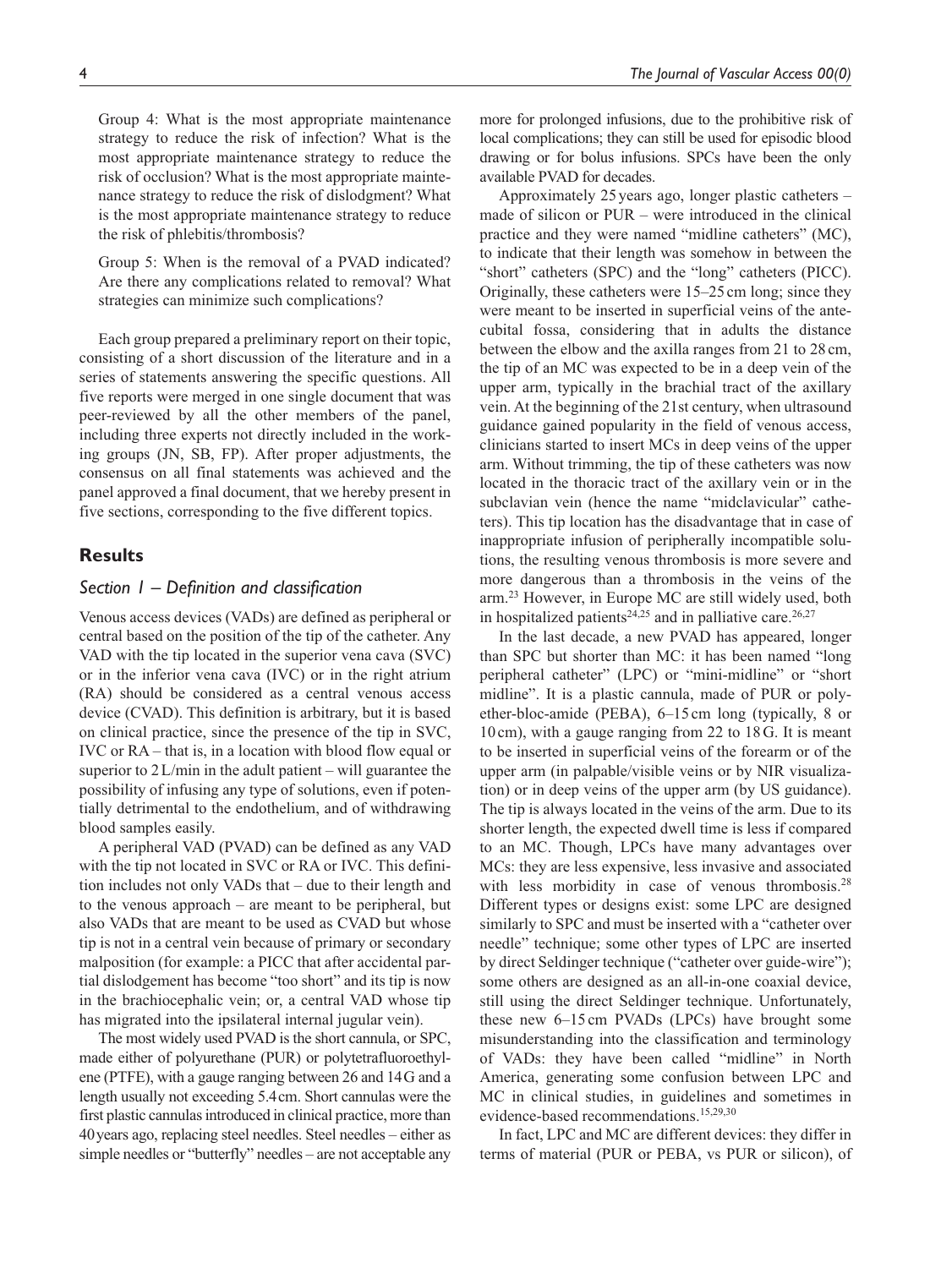technique of insertion (catheter-over-needle or simple Seldinger technique, versus modified Seldinger technique), of expected duration (2–4weeks for LPC vs months for MC), of clinical performance (longer and better for MC), and of cost (lower for LPC).

In the last decade a new generation of SPC has appeared, different in terms of design (presence of a large wing w/o preassembled extension and preassembled needle-free connector), of material (PUR, less thrombogenic than PTFE) and equipped with mechanisms for full protection of the clinician ("no stick" and "blood stop" safety mechanisms). Thus, two different kinds of SPC can be now described, with different design complexity, different clinical performance, and different cost: so-called "simple" SPCs (absent or minimal wing, catheter usually made of PTFE, no extension, sometimes called "open system") and so-called "integrated" SPCs (large wing, catheter usually made of PUR, preassembled extension, sometimes called "closed system"). These different features imply different clinical performances, in terms of risk of catheter failure and probability of duration (24–48h for SPC vs 2–7days for "integrated" SPC). 8,31,32

Of course, all these PVADs (SPC, LPC, MC) are nonetheless peripheral catheters. This implies that they should be used exclusively for peripherally compatible infusions. The feasibility of blood sampling may vary, since it depends on the position of the tip and the caliber of the cannula: it may be minimal for SPC (where blood can be withdrawn only at the time of insertion) but maximal for 5Fr single lumen MC. Also, the feasibility of apheretic procedures may vary, being minimal for short cannulas  $\leq$ 18G and maximal for short cannulas  $\geq$ 16G and for 5Fr single lumen Midlines.

*Panel's recommendations:*

*Peripheral VADs are defined as catheters whose tip is located in the venous system but outside the superior vena cava, the right atrium and the inferior vena cava.*

*On the basis of their length, they can be classified as follows*:

- *(a) short peripheral catheters (SPC) (*<*6cm): SPC may be further classified as "simple" or "integrated", based on their design and material;*
- *(b) long peripheral catheters (LPC) (6–15 cm);*
- *(c) midline catheters or "midclavicular" (MC) (*>*15cm).*

## *Section 2 – Indications*

*Peripheral versus central venous access devices.* CVADs are more invasive and more expensive than PVADs and are associated with a higher risk of insertion-related complications and catheter-related bloodstream infections (CRBSI).33,114,115 Though, CVADs may tolerate the infusion of any type of solutions without risk of endothelial damage. In this regard, there is a wide consensus in the

recent literature that vesicant drugs, solutions with low  $(<5)$  or high  $(>9)$  pH or very high osmolarity  $($ >600 mOsm/L), as well as any other solution with potential irritant effects on the vein wall by other mechanisms not involving pH or osmolarity, should be preferably delivered by a CVAD.<sup>10,33,34</sup>

The infusion of irritant or vesicant solutions in a lowflow system as a peripheral vein will be associated with injury to the endothelial layer of the intima (leading to thrombus formation) and with inflammation of the tunica media of the vein (leading to edema, infiltration, and possibly rupture of the integrity of the wall): these phenomena are the pathological correlates of clinical entities variously described as "phlebitis", "phlebo-thrombosis" or "thrombophlebitis".35 Though, there is also a time effect to take into consideration. Solutions with osmolarity as high as 800– 850mOsm/L might be well tolerated by the endothelium, if they are delivered very slowly, for instance with a 24-h infusion, as it happens with parenteral nutrition. When a vesicant drug is infused via a PVAD, if the infusion lasts less than 30–60min the risk of endothelial damage is minimized. Dilution also might have a role in reducing the risk of vein damage, but only for solutions with high osmolarity: dilution cannot significantly modify the pH of a solution.

The other risk of any irritant or vesicant solution is related to the potential dislocation of the PVAD and the subsequent tissue damage, which may range in gravity from absence of symptoms to severe tissue necrosis, depending on the detrimental effect of the drug: "infiltration" and "extravasation" are the terms used respectively for the damage secondary to irritant and vesicant drugs.<sup>36</sup>

Many associations and institutions have provided lists of drugs potentially associated with endothelial damage, or – to use a popular term – "peripherally incompatible" drugs. These lists include vesicant antiblastic drugs, highosmolality parenteral nutrition, but also antibiotics, antiviral drugs, vasoactive amines, and many other drugs commonly used in hospitalized patients. It is highly recommended that any clinical unit should have a list of peripherally incompatible drugs (possibly coherent with the hospital policies) and should use it as a guide when choosing between a CVAD and a PVAD. In the setting of the emergency department, $37$  it is considered acceptable to deliver vasopressors/inotropes or potassium enriched solutions by the peripheral route, at least for a limited time. $33$ Also, in the setting of chemotherapy, when the clinical conditions indicate a temporary contraindication to a CVAD or when the patient refuses a CVAD, it is acceptable that some vesicant drugs might be delivered peripherally, if some specific conditions are met (the PVAD should be inserted *ex novo*; the infusion must be delivered for a short period time and under strict control of the clinicians; the PVAD must be removed soon after the infusion), the highest risk of vesicant administration being an undetected extravasation or an extravasation detected too late.<sup>38</sup> LPC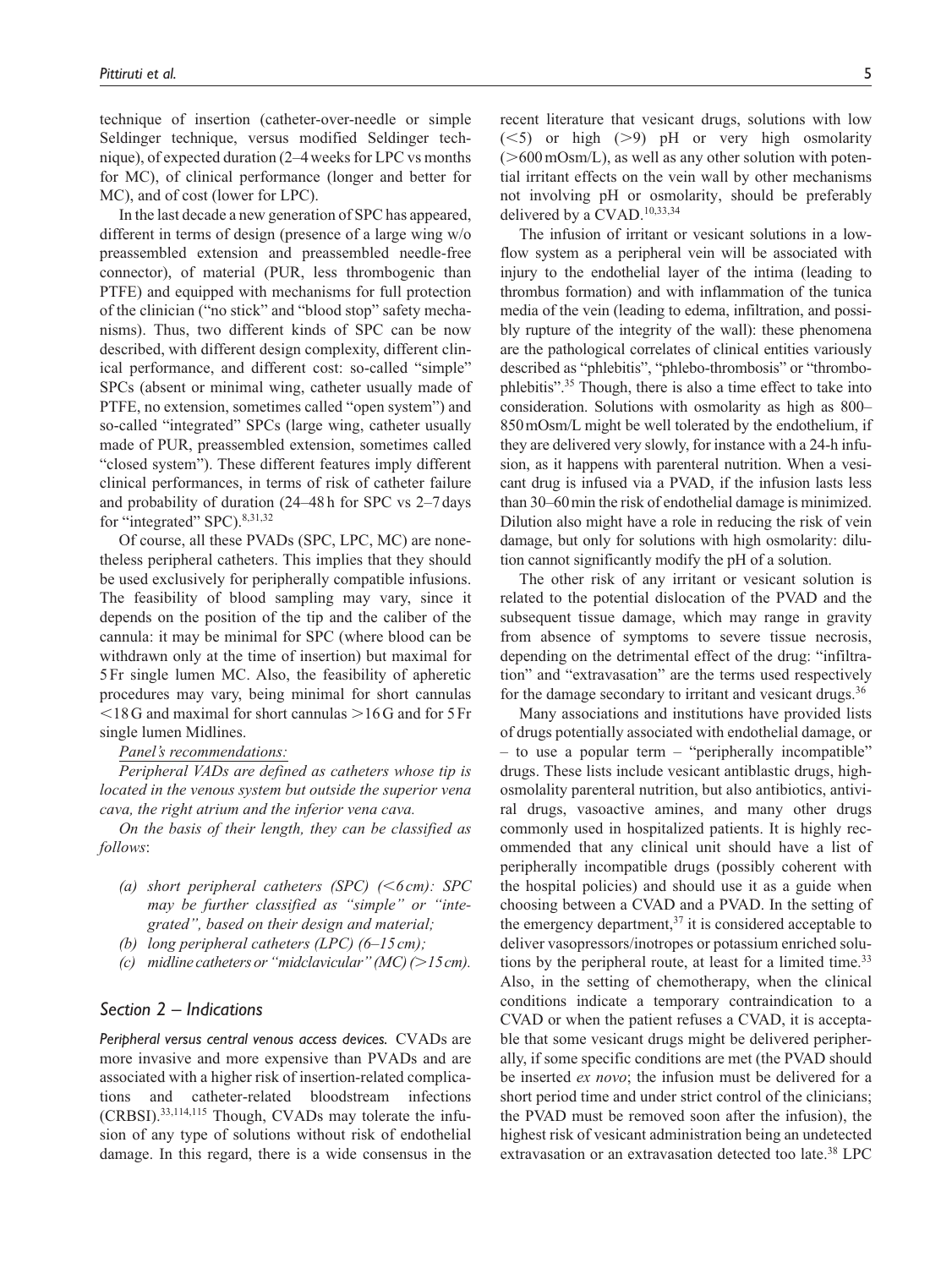and MC might be theoretically less at risk than SPC in terms of dislodgment and subsequent extravasation.

Of course, even when using the PVADs exclusively for peripherally compatible solutions, there still will be a risk of other types of phlebitis, due to bacterial contamination (bacterial phlebitis) or due to mechanical friction of the cannula on the vein wall typically when PVAD is not properly stabilized or when the cannula is too large if compared to the caliber of the vein (mechanical phlebitis). $39-41$ 

Apheretic procedures might be also carried out using PVADs of appropriate flow, so that the choice of a CVAD in these situations is mainly based on logistic considerations and/or on the unavailability of superficial veins of proper caliber.42 Repeated daily blood samples usually require a CVAD, though some PVADs may allow blood sampling for a long period time.

Simultaneous continuous infusion of two different drugs does not necessarily imply use of a CVAD, if both drugs are compatible with the peripheral route: a 5Fr double-lumen MC may be used, or two separate PVADs.

Finally, though some MC may stay in place for months, long-term intravenous access  $(>=3-4$  months) is a recognized indication for a central VAD.

*Short peripheral catheters versus long peripheral catheters versus midline catheters.* As already mentioned above, a SPC should be considered as the first option in the patient who needs intravenous infusion for less than 1week, if only peripherally compatible infusions are to be delivered. Current guidelines recommend removing the cannula only when the intravenous treatment is over or when a complication leading to "catheter failure" occurs.<sup>10</sup> Though, most SPC are expected to last just a few days, the actual duration depending on several factors (the technique of insertion, the site of insertion, the ratio between caliber of the catheter and diameter of the vein, the design and the material of the catheter, the technique of stabilization, and dressing). A "simple" SPC in PTFE inserted on a vein of the wrist in an emergency will probably last less than 24 h, while an "integrated" SPC inserted on a vein of the forearm with a proper aseptic technique, covered with transparent dressing, may last more than 5–6 days. A SPC inserted by ultrasound (US) guidance will probably last 48 h or even less, particularly if inserted in a deep vein of the arm (see below). The length of a PVAD may also affect its expected duration: shorter catheters will be more rapidly wrapped by the fibroblastic sleeve that inevitably forms around any vascular device, and this is a possible cause of malfunction. Malfunction will more rapidly occur when the tip of the catheter is in a vein of small caliber. These considerations explain why a SPC will rarely last more than 1week and why a LPC will typically last no more than 4weeks. On the other hand, MC may stay in place even for a few months. The length of stay of a LPC or of a MC will also be strongly influenced by the training

of the staff performing the insertion and the maintenance of the VAD.<sup>43,44</sup>

The choice of the PVAD depends also on the availability of the superficial veins. When the superficial veins of the arm are difficult to visualize and palpate (so-called "DIVA"), SPC can be inserted only accessing deep veins of the arm by US guidance; though, US-guided short cannulas usually have a limited duration, due to the fact most of the cannula stays outside of the vein, with high risk of dislocation. In this condition, unless the line is required only for <24h, the recommendation is to place a LPC in a deep vein of the arm, by US guidance. $42,45$ 

Nonetheless, considering the longer duration of LPC if compared to SPC, the insertion of a LPC (with or without ultrasound guidance) may be indicated also in patients with visible/palpable superficial veins of the arm, if the intravenous treatment is expected to last more than 1week.46,47 MC have a higher cost than SPC or LPC, but their use becomes cost-effective when the PVAD must stay in place for more than 1month, as sometimes happens in palliative care patients who receive intravenous treatment at home or in a hospice.

The location of the tip of the PVAD will also have an impact on the feasibility of blood sampling. Blood withdrawal through a SPC will be possible only at the time of insertion; blood withdrawal will be easier via an MC than via an LPC.

While PVADs have a lower incidence of CRBSI if compared to CVADs,<sup>48</sup> LPC, and MC are reported to have a lower risk of bacterial phlebitis, mechanical phlebitis, thrombophlebitis, and infiltration/extravasation, if compared to SPC.<sup>49,50</sup> These features explain the increasing success of LPC in clinical practice: they are less expensive than MC, and they have a clinical performance superior to SPC, both in terms of risk of complications and of in terms of duration. Though the evidence is still limited, LPC, reducing the number of punctures needed for repeated placements of SPC, may be also favorable in terms of patients' satisfaction. LPCs are also a good alternative option in critically ill patients with sepsis, if a central line is not specifically indicated.<sup>51</sup> Considering that they can be inserted by US guidance, the presence of a DIVA patient is not a limit to their use.52

Significantly, an important limit to the use of LPC is any evidence of chronic renal failure stage 3b, 4 or 5, which implies a contraindication to the use of any superficial or deep vein of the forearm or of the upper arm; in this condition, the only acceptable PVADs are SPC in veins of the hand, or in the superficial tract of the external jugular vein or in veins of the lower limbs; though, it is recommended that such cannulas should be removed as soon as possible, within 24h, considering the high risk of extravasation and phlebitis.

Other contraindications to the placement of a PVAD include any condition leading to difficult access to both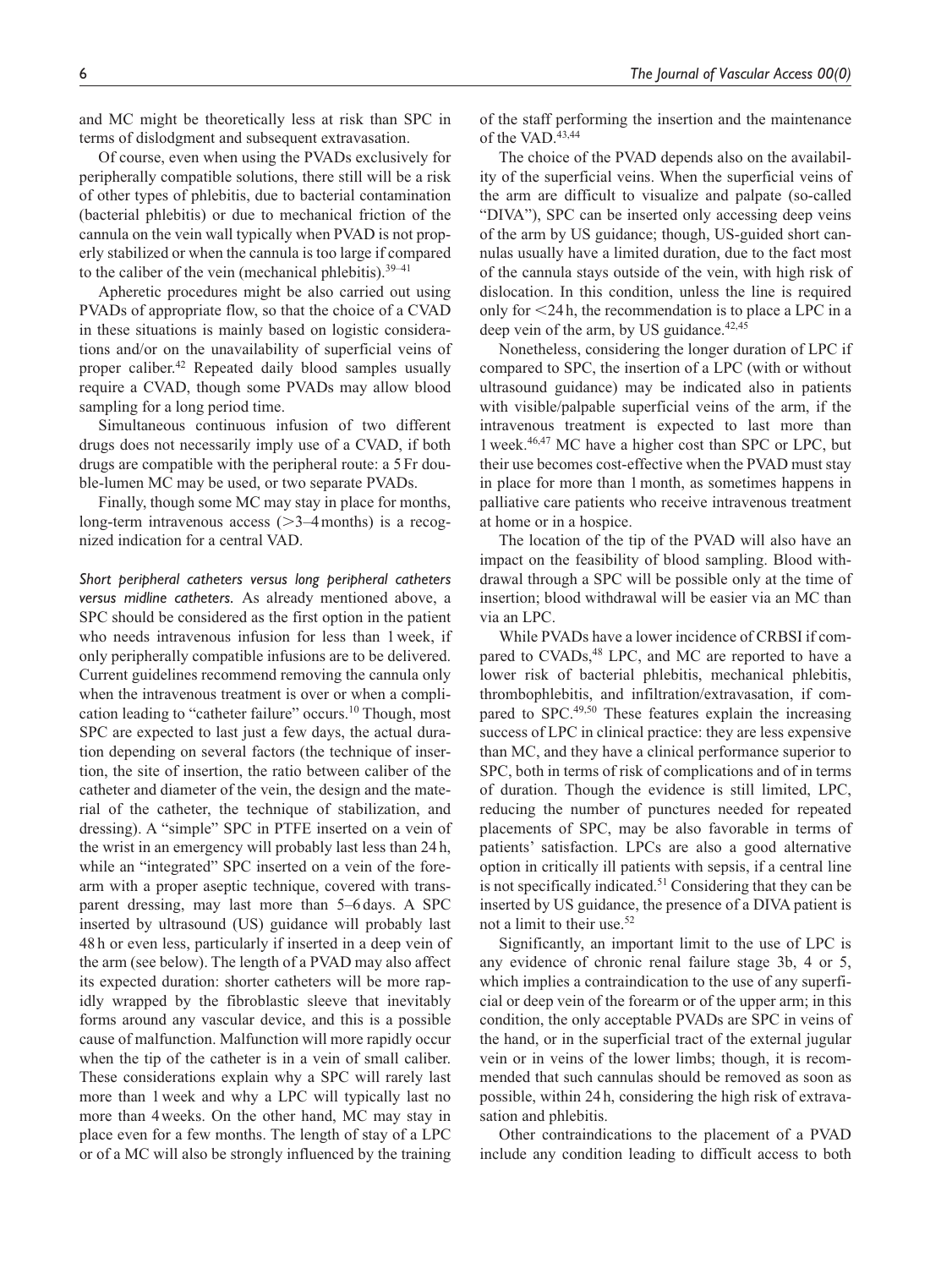superficial and deep veins of the arm (previous severe thrombosis or extravasation, obesity, etc.) or any clinical situation which requires a central VAD (infusion of peripherally incompatible solutions, hemodynamic monitoring, repeated blood sampling).

*Panel's recommendations: PVADs are indicated in the following circumstances*:

- *(1) short to medium term infusion of peripherally compatible solutions*
	- *solutions with pH 5–9*
	- *drugs with osmolarity* <*600mOsm/L*
	- *parenteral nutrition with osmolarity* <*800–850mOsm/L*
	- *any drug or solution not associated with potential endothelial damage*
- *(2) apheresis/ultrafiltration, but only in specific situations and using specific devices.*

*PVADs are contraindicated in the following circumstances*:

- *infusion of vesicant drugs or prolonged infusion (*>*30min) of peripherally incompatible solutions*
- *repeated daily blood sampling*
- *hemodialysis*
- *need for hemodynamic monitoring*
- *need for long term intravenous access*  (>*3–4months)*.

*The indications for specific PVADs are mainly based on the expected duration of treatment*:

- *SPCs are appropriate for emergency and/or short duration access (24–48h)*
- *"integrated" SPCs are appropriate for nonemergency access, when expected duration is 2–7 days*
- *LPCs are appropriate in DIVA patients, or when expected duration is 1–4weeks*
- *MCs are appropriate when expected duration*  >*4weeks*.

## *Section 3 – Insertion*

*Site selection.* Site selection plays a major role during the insertion of PVAD.10,53,54 In the adult patient, SPCs should be preferably inserted in veins of the forearm or of the upper arm and not in flexion area such as the hand or the wrist or the antecubital fossa, since the placement of a SPC in these locations is associated with a very high risk of dislodgement.<sup>8,55</sup> Insertion of a SPC in the superficial tract of the external jugular vein at mid-neck should be preferably avoided for the same reason.10,26 The use of a vein of the lower limb (such as the saphenous vein at the medial

part of the ankle) is also to be avoided, due to the high risk of thrombophlebitis (and subsequent risk of pulmonary embolism).<sup>26,56</sup> SPCs inserted in emergency situations in these locations – flexion areas of the upper limb, external jugular vein or lower limb – should be removed as soon as possible and always within  $24 h<sup>22,57</sup>$  Insertion of a SPC in a vein in the ventral part of the wrist must always be avoided, because of the high risk of arterial injury.<sup>26</sup> Insertion in a limb with lymphedema should also be avoided.<sup>22,23</sup>

When inserting an LPC, the insertion site must be distant from a flexion area, as the movement of the limb must not bend or dislocate the catheter: this implies that LPC should be preferably inserted in the forearm (puncturing a vein in the distal half of the forearm) or in the upper arm (puncturing a vein proximal to the antecubital fossa). $10,26$ This is true for all LPC, regardless of the technique of insertion (with or without US guidance).

MCs should be always inserted by US-guided puncture and cannulation of deep veins in the middle third of the upper arm.26

*Infection prevention.* Though PVADs are less prone to CRBSI if compared to CVADs, still infection is a remarkable risk if proper precautions are not considered.10,58 A phlebitis that occurs 2–3 days after the insertion of an SPC (particularly in emergency) is usually a bacterial phlebitis.  $SPCs$  should be inserted after proper hand hygiene, $8$  skin cleansing with a proper antiseptic (2% chlorhexidine in 70% isopropyl alcohol), clean gloves and aseptic technique (the glove must not touch the site of puncture after skin disinfection).<sup>9</sup> If such recommendations have not been adopted – for example in emergency – the SPC should be removed (or replaced if needed) as soon as possible, within 24–48h.

All PVADs should be inserted adopting a proper aseptic technique, as defined by ANTT (Aseptic No Touch Technique).<sup>8,10,22</sup>

When inserting an LPC or an MC, apart from the adoption of proper hand hygiene and skin antisepsis with 2% chlorhexidine in 70% isopropyl alcohol, the use of maximal barrier precautions (mask, cap, sterile gown, sterile gloves, long sterile cover for the ultrasound probe, wide sterile field) is also recommended. If these precautions have not been adopted – such as it may occur with a LPC inserted as an emergency procedure in a DIVA patient – the line should be preferably removed (or replaced, if needed) within 24–48h.

All PVADs should have the exit site covered and protected with semipermeable transparent dressings.<sup>9</sup> Cyanoacrylate glue, if applied in minimal quantity (0.2ml) around the exit site, may reduce the risk of local bleeding and of bacterial contamination by the extra-luminal route, by sealing the breech. Cyanoacrylate is especially indicated in patients at high risk of bleeding (cirrhosis, chronic renal failure, hematologic diseases, patients on anticoagulants,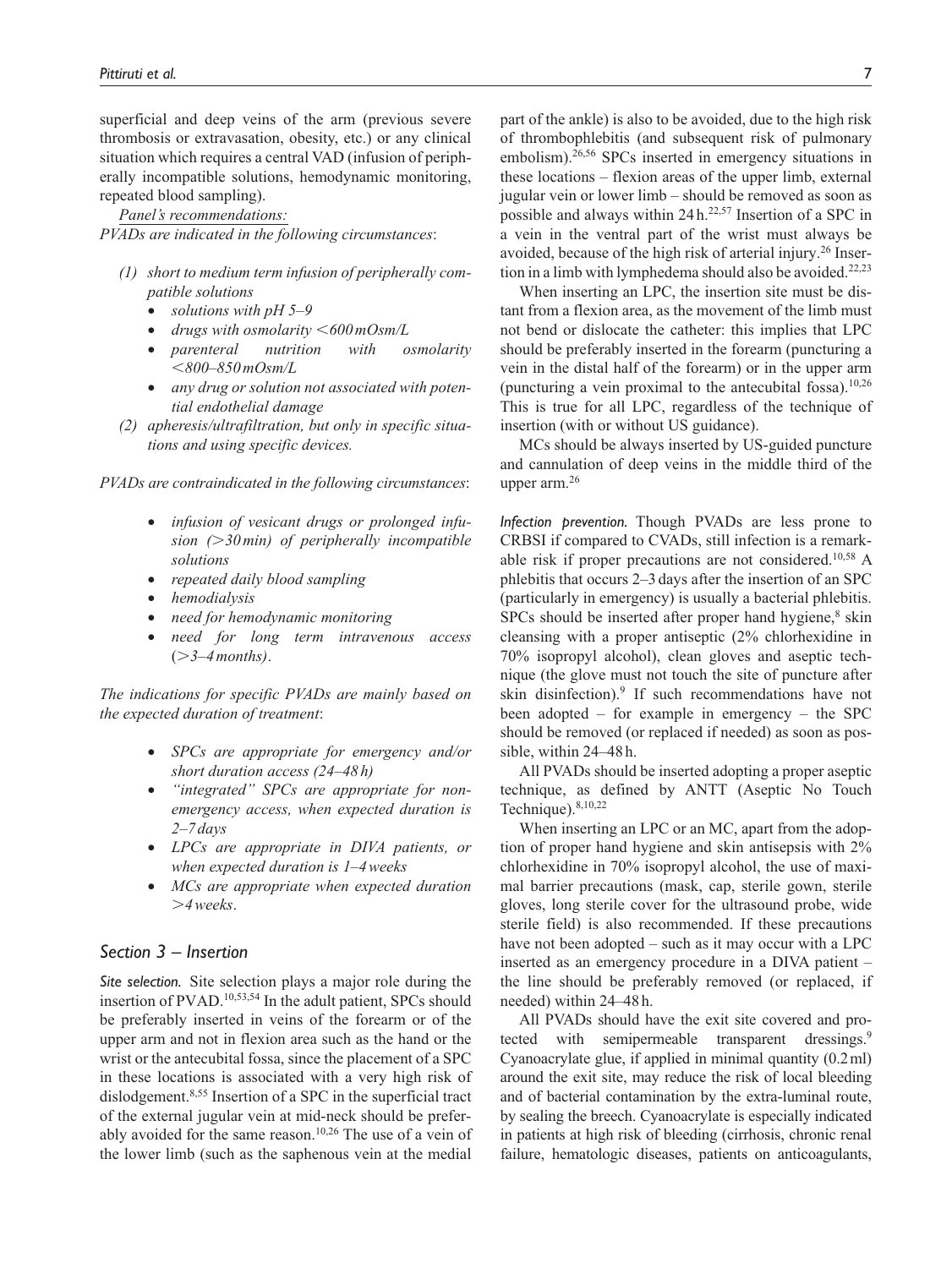etc.) and/or when a modified Seldinger technique has been used (typically, for MC).

For reducing the risk of infection, the use of multilumen MC should be limited as much as possible.

Recent additional strategies proposed for reducing the risk of MC-related infection are the "extended subcutaneous route" (or "pseudo-tunneling")<sup>118</sup> and tunneling<sup>119</sup>: both strategies may be effective in reducing bacterial contamination by the extraluminal route.

*Securement.* Coverage with transparent dressing is also important for the securement. Bordered transparent dressing is a simple and reliable securement and should be the first choice when the SPC must stay in place for several days.10 Cyanoacrylate glue may also play an important additional role in this regard.<sup>59</sup> The PVADs meant to stay in place for longer periods of time (LPC and MC) should be secured either with a bordered transparent dressing with an integrated securement device, or by using simultaneously a transparent dressing and a skin-adhesive sutureless device.<sup>60</sup> Subcutaneously anchored securement devices have usually no indication in PVADs, though they might be considered for MCs.

Proper securement of a PVAD will not only reduce the risk of dislodgment but will also affect favorably the incidence of infection and thrombosis.<sup>61</sup> For a long-lasting securement, it is important to connect an extension to the PVAD, so that the connection remains below the transparent dressing and the infusion line can be changed by maneuvering the extension only. A PVAD provided with a preassembled extension (such as an "integrated" SPC, or some LPCs and MCs) will be even a better option.

*Ultrasound guidance.* Short cannulas are typically inserted by direct puncture and cannulation of palpable and/or visible superficial veins  $\left( \langle 7 \rangle$  mm from the skin surface).<sup>62</sup> When superficial veins of the arm are not easily palpated or visualized (DIVA), a possible option is to puncture and cannulate deep veins  $(>=7$ mm from the skin surface) of the forearm or of the upper arm, using  $US^{63-76}$  US-guided SPCs are characterized by an expected success of cannulation close to 100%, but unfortunately the line often lasts only 24–48h, particularly if the vein accessed by US is quite deep  $(>1 \text{ cm})$  and if the cannula is particularly short. Thus, in DIVA patients, if the device must stay in place for several days, it is preferable to insert an US guided LPC rather than an US-guided SPC. Although LPCs can also be inserted without US, they seem to have a better clinical performance when inserted using US-guidance. On the other hand, MCs should always be inserted by US-guidance and modified Seldinger technique.

*Near-Infra-Red technology.* In the last decade, many devices using Near-Infra-Red (NIR) technology have become available.<sup>77–83</sup> They enhance the visualization of superficial veins, using a specific wavelength in the near-infrared spectrum (760nm), which is specifically absorbed by the desaturated hemoglobin. This technology has been used with some success in the insertion of SPCs in pediatric patients, while the experience in adults is less convincing.116 There are several limits to this technology: first, due to the limited penetration of the infrared rays, it can visualize only superficial veins  $(< 7 \text{ mm}$  deep), so that it may be more appropriate in neonates and children than in adults. Second, there is good evidence that NIR devices enhance the visualization of the veins, but limited evidence that they facilitate the puncture and the cannulation. Costeffectiveness is also still uncertain. Finally, no proper model of training has been developed yet.

Nonetheless, it is most likely that soon NIR guidance will prove to be useful in specific categories of DIVA patients, particularly in those patients where the main obstacle to the visualization of the vein is the pigmentation of the skin.

*Training.* The literature on training in insertion of PVADs is quite limited if compared to CVADs.<sup>84-90</sup> As any other clinical procedure, insertion of PVADs needs specific training. In alignment with the educational pathway proposed years ago by the WoCoVA consensus on training on insertion of central VADs, $91$  the training in PVAD insertion should include theory, lab practice, proctored learning curve, independent learning curve and a final audit with a consideration for a revalidation option. Of course, the characteristics of this training will be quite different depending on the complexity of the maneuver. Direct insertion of a SPC will require a relatively short training. The training will become longer adding specific techniques (US guidance; NIR guidance) and/or using devices of increased complexity (Seldinger technique; coaxial Seldinger technique; modified Seldinger technique). In all trainings, during the phase of lab practice, the use of simulators is recommended. It must be kept in mind that the development of specific "insertion bundles" for each type of device is a simple and powerful tool for teaching, learning, and performing the maneuver effectively.

*Panel's recommendations:*

- *insert PVADs at the forearm or upper arm, avoiding areas of flexion*
- *if insertion in the hand, in the external jugular vein, or at the lower limb is unavoidable (as in emergency), remove the PVAD within 24–48 h*
- *prepare the skin with 2% chlorhexidine in 70% isopropyl alcohol using 30 s friction and allowing 30 s to dry*
- *in DIVA patients, consider the use of NIR guidance for access to the superficial veins of the arm and/ or of US guidance for access to the deep veins of the arm*
- *cover the exit site with sterile semipermeable transparent dressing*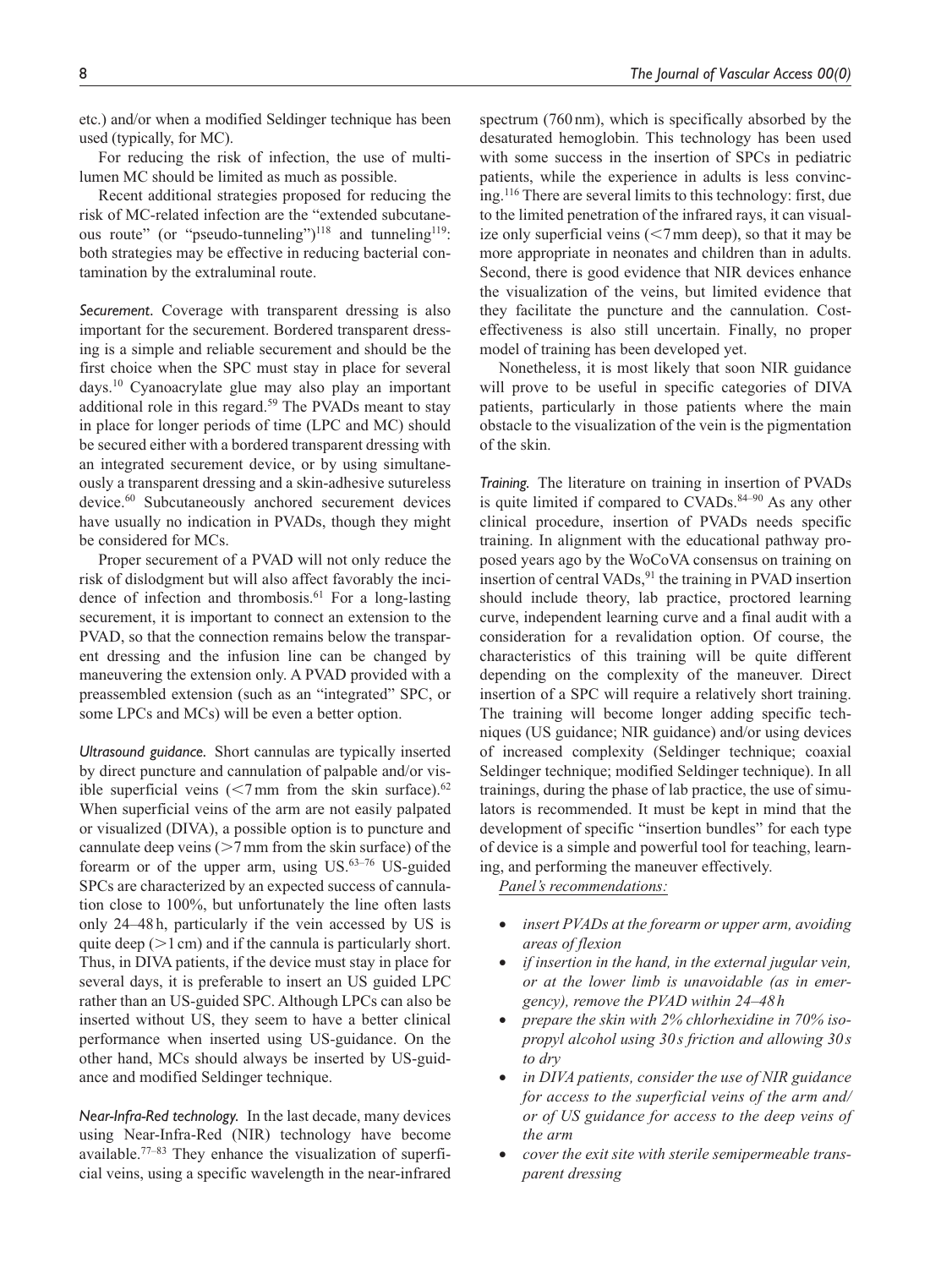- *apply cyanoacrylate glue in patients with bleeding risk*
- *secure with sutureless devices if peripheral access is expected to last* >*48h*
- *train inserters to adopt "insertion bundles".*

## *Section 4 – Maintenance*

*Risk of infection.* PVADs are characterized by an incidence of CRBSI which is very low if compared to CVADs, probably ranging between below 0.5 episodes per 1000 catheter days. Still, CRBSI due to PVADs may occur and the incidence is probably underestimated. $8,92-96$  The actual incidence of local infections is also difficult to define, since the differential diagnosis between bacterial phlebitis versus other causes of "catheter failure" (dislodgment, mechanical phlebitis, chemical phlebitis, occlusion, infiltration) is often difficult or impossible. It is estimated that bacterial infection may be involved in a high percentage of cases of "catheter failure".

As regards the risk of infection, there is lots of evidence-based literature.<sup>8,10,93</sup> The main recommendations for infection prevention during management of PVADs can be classified into three groups.

- (1) *General recommendations for the management of the device*: 10
	- Use quality improvement interventions to support the appropriate use and management of PVAD (protocols for choice, insertion, and management; reminder to review the removal; continuing professional education).<sup>9</sup>
	- Train the healthcare workers and assess periodically their competence in using practices for the prevention of VAD related infections.<sup>9</sup>
	- Consider establishing an infusion team for insertion, care, and removal of the PVADs.<sup>8</sup>
	- Enforce the adoption of a strict policy for hand hygiene with an alcohol-based hand rub (or by using soap and water, when indicated) before and after any contact with the catheter or with the exit site. $8,9$
	- Use the proper standard aseptic technique, as defined by ANTT, for the management of the exit site and when administering intravenous solutions and medications.<sup>9</sup>
	- Consider adopting a "bundle" approach (i.e. definition of a specific "maintenance bundle" for PVADs) and using a checklist to ensure adherence of the health operators to the bundle.<sup>8,97</sup>
	- Evaluate all adverse events (infiltration, phlebitis, bloodstream infections, obstruction, etc.) and monitor their incidence rates.
	- Remove the VAD (either SPC, LPC or MC) when it is no longer required or when complications occur. The practice of changing the site

of SPCs on a scheduled basis is not supported by evidence.

- (2) *Recommendations for minimizing bacterial contamination by the extra-luminal route*10:
	- Assess the exit site of short PVADs at least every shift, and at least daily for LPCs and MCs, and evaluate possible local abnormalities using a visual exit score.
	- Cover the exit site with a sterile semipermeable transparent dressing and change it at least every 5–7days or sooner if no longer intact.8,9,22,98
	- For long dwell PVADs such as MC, consider using a chlorhexidine-impregnated sponge dressing (to be changed weekly, simultaneously with the dressing change).
	- At the time of dressing change, clean the exit site with a single application of 2% chlorhexidine in 70% isopropyl alcohol (use povidoneiodine in alcohol only for patients with sensitivity to chlorhexidine).<sup>9</sup>
	- Allow any skin antiseptic to fully dry (at least 30s for chlorhexidine and 120s for povidone-iodine).
	- If the PVADs is secured with a sutureless device, replace it periodically according to manufacturer's instructions.
- (3) *Recommendations for minimizing bacterial contamination by the intraluminal route*10:
	- Disinfect needle-free connectors or catheter hub with vigorous mechanical scrub with 70% isopropyl alcohol, or with povidone iodine or 2% chlorhexidine in alcohol solution. The optimal scrub time is not yet defined (at least 15 s). When the PVAD is closed with a needle-free connector, consider the use of passive disinfection caps (so-called "port protectors").9
	- Use a closed rather than an open system PVAD.
	- Change continuous administration sets (used for other than lipid solutions or blood or blood products) not more frequently than every 96h.<sup>9</sup>
	- Change intermittent administration sets every 24h.
	- Change administration sets for PN at least every 24 h.
	- Change administration sets for blood products at the end of every unit or every 4 h.<sup>9</sup>
	- Change needle-free connectors with the administration sets or when blood is not completely cleared.

*Risk of occlusion.* Lumen occlusion may be secondary to blood clots or drug precipitates.<sup>99,100</sup> The basic recommendations for minimizing the risk of lumen occlusion are:

• Adopt a proper flushing technique: every PVAD should be flushed with saline only, before each infusion and after each infusion; $9,117$  considering that the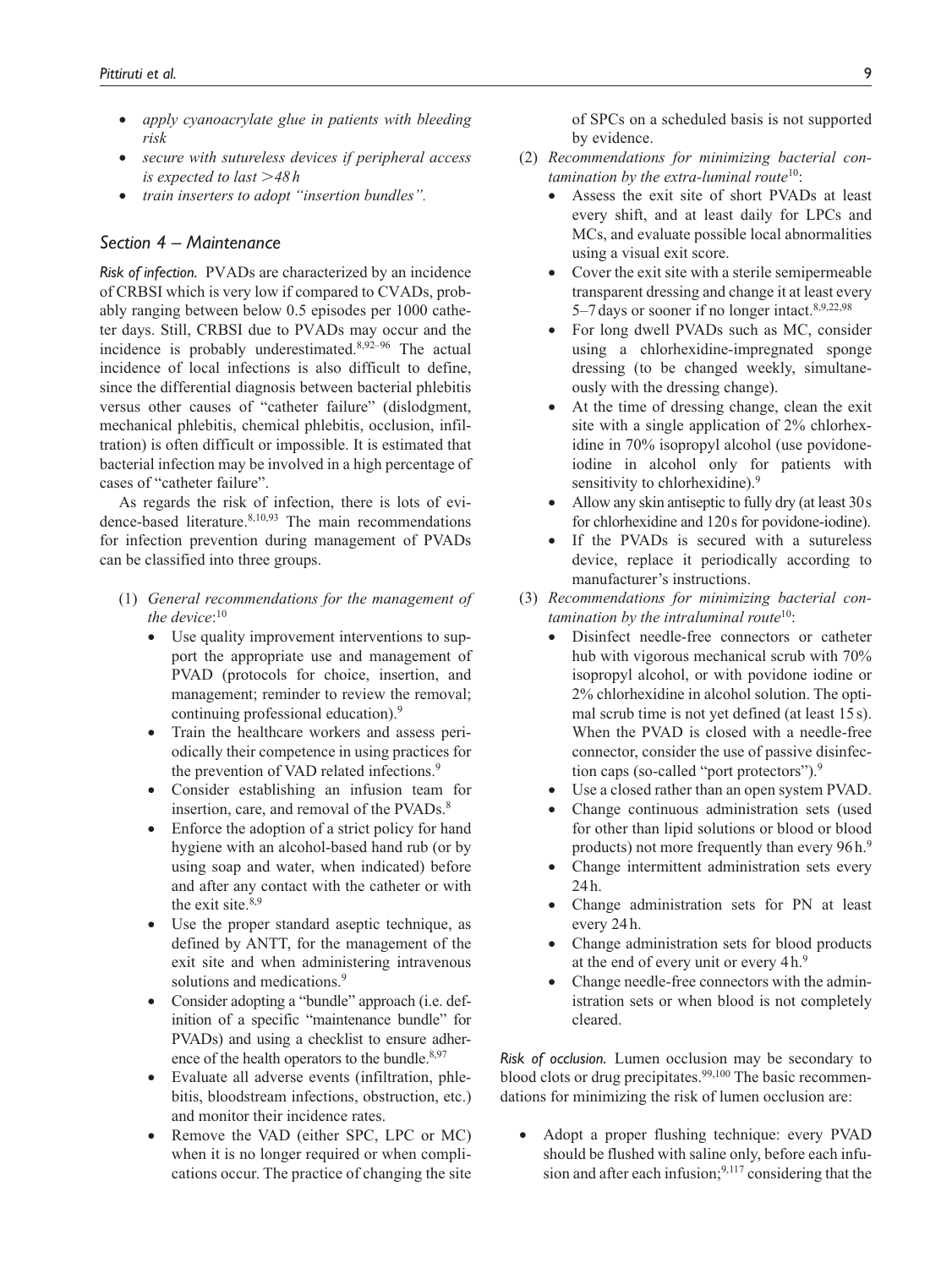flush must be more than twice the priming volume of the PVAD (catheter  $+$  extension), a 5ml flush will be appropriate for most PVAD in adult patients.

- If the VAD is used intermittently, after the final flush, lock the device with saline only; while locking, consider using positive pressure techniques (pulsatile flushing) to minimize blood reflux.9
- For flushing and locking the device, use single-dose vials of saline or prefilled syringes.<sup>8,10,93,101,102</sup>
- When flushing and locking a PVAD that is not power injectable, use a syringe with low injection pressure (i.e. 10ml syringe). Power injectable VADs can be flushed and locked with 5ml syringes.
- The most appropriate frequency of flushing and locking a PVAD that is used intermittently is not well defined; in the intra-hospital setting, consider flushing and locking every 24h.
- Always check for incompatibility when two or more drugs are infused together, as precipitation of incompatible drugs is a recognized cause of lumen obstruction. Always flush between two incompatible drugs to create a barrier between two drugs.<sup>33</sup>
- Work in collaboration with the pharmacy department to assess the best practices surrounding the proper use of drugs (dilution, stability, compatibility).
- Consider the use of active infusion systems (volumetric pumps for example) to prevent lumen occlusion.

*Risk of dislodgment.* All PVADs should be appropriately covered and secured: stabilization is a key factor in ensuring the duration of the VAD.103 Poor stabilization is not just associated with risk of dislocation and subsequent infiltration or extravasation, but also with risk of infection and thrombosis. The risk may increase with "micromotion" of the catheter at the exit site. Risk of dislodgment can be reduced by a stable puncture site (PVADs inserted at the forearm or at the upper arm have a longer duration than devices inserted in flexion areas such as hand, wrist or antecubital fossa). Assessment of the exit site at every shift will play a role not only in early detection of local inflammation, but also in ensuring the appropriate securement of the device.

Several securement strategies are available, and the most appropriate one should be determined on the basis of the expected duration of the line.<sup>104</sup> "Minimal" securement of a SPC can be ensured by sterile semipermeable transparent dressing only, preferably bordered.<sup>105</sup> A more effective securement for "integrated" SPC and for LPC will be achieved by using a bordered transparent dressing inclusive of a securement system, or by using a standard bordered transparent dressing after application of cyanoacrylate glue at the exit site.106,107 Recent evidence shows that both strategies are superior to transparent dressing only. LPC may also be secured with a skin-adhesive sutureless device. MCs are usually secured by skin-adhesive sutureless devices: there is no experience with the use

of subcutaneously anchored securement device for MC, though this new kind of securement might be appropriate for MCs with expected long duration or when a high risk of dislodgment is anticipated.

*Risk of phlebitis/thrombosis.* Different types of injuries may cause an inflammation of the vein wall and a disruptive damage of the endothelial integrity, which is followed by the local formation of a thrombus.<sup>108</sup> These pathophysiological events are variously described as "phlebitis" or "thrombophlebitis" or "thrombosis", though there is little pathological evidence to differentiate the prevalence of the inflammation of the vein from the local venous thrombosis. Furthermore, the same phenomena may be elicited by a mechanical injury, by bacteria or by chemical substances contained in the infused solution. The local changes may be self-limiting, or they may be associated with a loss of the integrity of the vein wall, with resulting infiltration or extravasation.<sup>109</sup>

Prevention of bacterial phlebitis has been discussed above.

Prevention of mechanical and chemical phlebitis is based on the following recommendations:

- (1) *General measures*
	- Ensure adequate training and education for those who insert and maintain PVADs including structured education in the identification of phlebitis.<sup>110</sup>
	- Consider a dedicated vascular access team for the insertion of LPC and MC.
	- Monitor the phlebitis rates using surveillance methods and definitions that are consistent and permit comparison to benchmark data.
	- When possible, educate the patient to inform staff if pain or other unexpected comforts develops at the site of the PVAD.
- (2) *Specific measures*: 10
	- Avoid insertion of PVADs on the hand, in the external jugular vein and in veins of the lower limb, if not necessarily required by an emergency; remove the cannulas inserted in such sites within 24–48h.
	- Preferably avoid flexion areas (such as the wrist and the antecubital fossa) and ideally prefer insertion at the forearm or in the upper arm.
	- Do not reinsert a PVAD that has inadvertently become partially dislodged.
	- Use the smallest practical size of PVAD, still compatible with the infusion required; in most adult patients 20–22G short cannulas will be appropriate; use larger size (18–16G) for short cannulas inserted in an emergency room or in an operating room;<sup>8,10</sup> use preferably  $3-4$  Fr LPC and MC. Also, LPC and MC should be chosen respecting the 1:3 catheter/vein ratio.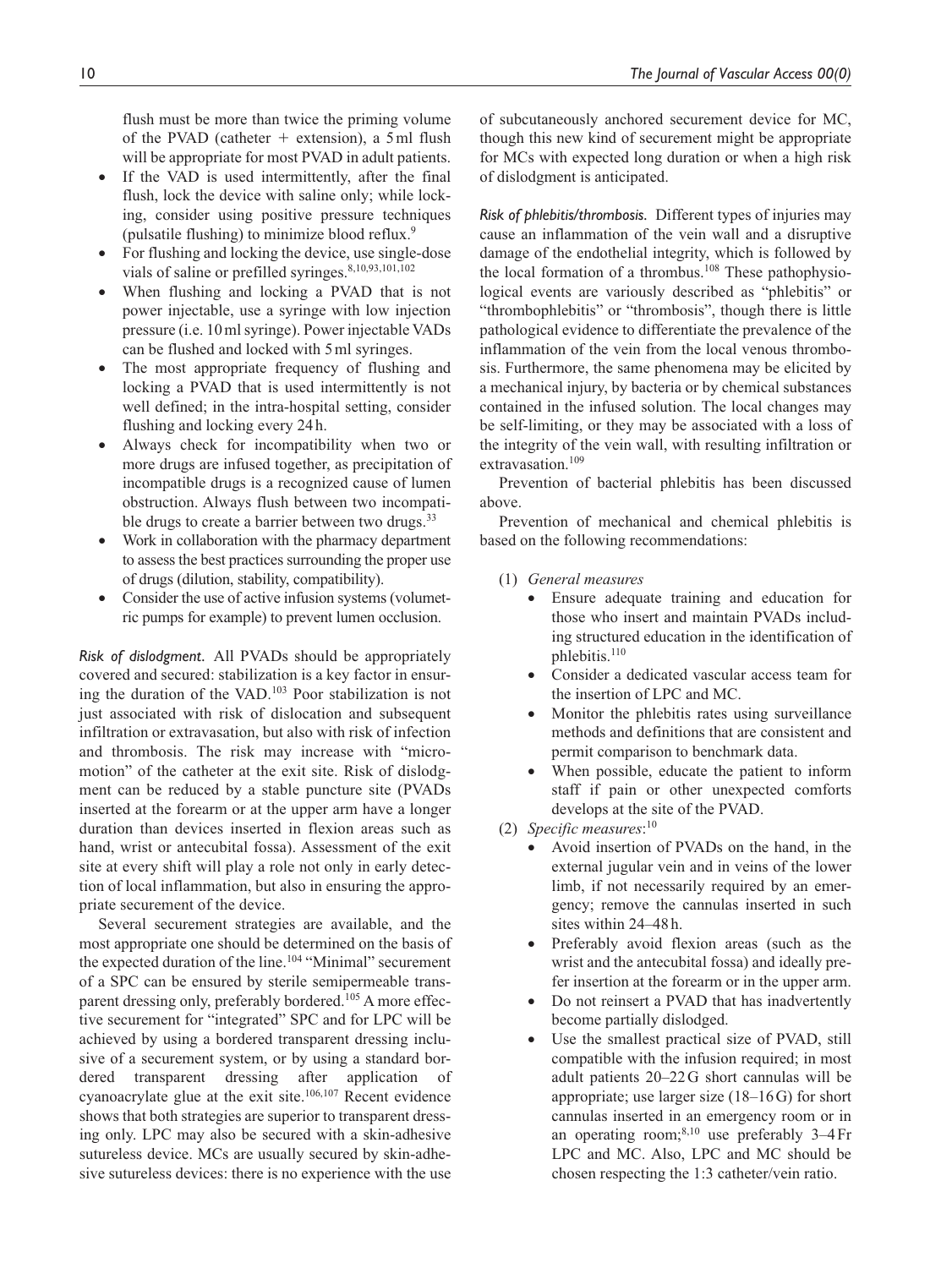- Use appropriate stabilization (see above) to avoid micro-motion of the catheter, which is known to be associated with the risk of mechanical phlebitis
- Assess the exit site for signs of phlebitis/thrombosis periodically (at least every shift for SPC and every time the device is accessed).<sup>111</sup>
- Do not use a PVAD (SPC, LPC or MC) for repeated or prolonged administration of solutions that are not peripherally compatible (chemical irritants, vesicant drugs, parenteral nutrition with osmolality >850mOsm/L, etc.).
- Remove the device when signs of phlebitis/ thrombosis appear.<sup>112</sup>
- Use LPC or MC rather than SPC in patients likely to require non-irritating intravenous therapy for  $>7$  days.

Panel's recommendations:

*Minimize the risk of infection using the following strategies*:

- *use 2% chlorhexidine in alcohol to disinfect needlefree connectors and to clean the exit site if dressing change is required*
- *use semipermeable transparent dressings*
- *use needle-free connectors and disinfecting caps*
- *adopt a policy of visual inspection on each shift and every time the device is accessed.*

*Minimize the risk of occlusion using the following strategies*:

- *use normal saline for flushing and locking the device*
- *consider possible drug incompatibilities.*

*Minimize the risk of dislodgment using the following strategies*:

- *place PVADs in the forearm or upper arm, avoiding areas of flexion*
- *if insertion is in the hand, the external jugular vein, or the lower limb is unavoidable, remove within 24–48h*
- *use a sutureless device to secure the PVAD*
- *use a semipermeable transparent dressing*
- *consider the use of cyanoacrylate glue.*

*Minimize the risk of phlebitis/thrombosis using the following strategies*:

- *avoid micro-movements of the device*
- *use the PVAD only for peripherally compatible infusions*
- *adopt a policy of visual inspection on each shift and every time the device is accessed.*

## *Section 5 – Removal*

*Which are the proper indications for removing a PVAD?* As with any other device, there are five main indications for removal of a PVAD:<sup>113</sup>

- (1) *End of treatment*. The device is no longer needed, as the patient stops the intravenous therapy. The inappropriate persistence of a device without clinical reason is a well-recognized source of complications and a waste of resources.
- (2) *The device is not appropriate anymore*. The type of intravenous treatment has changed (for example, the patient has to shift to the infusion of peripherally incompatible solutions), or the expected duration of the treatment has been prolonged (which might indicate the replacement of a SPC with a LPC or MC), or the patient moves to a different setting of care that requires a different device (for example, from hospitalization to home care, this being a setting inappropriate for a SPC), or the clinical conditions of the patient require a CVAD for hemodynamic monitoring or repeated daily blood samples.
- (3) *The device has been inserted in emergency*. The standard recommendations for infection prevention (in terms of site selection, aseptic technique, skin antisepsis, coverage and securement) have not been fully adopted. As already stated above, any PVAD or CVAD inserted in emergency with low attention to asepsis should be removed within 24–48h. Emergency insertion carries a very high risk of complications (in particular, bacterial phlebitis or CRBSI) if the VAD is left in place for a longer period of time.
- (4) *A VAD-related complication has occurred, which requires the removal of the device*. For PVADs, virtually any complication (dislodgment, phlebitis, thrombosis, occlusion, infection, infiltration, extravasation, etc.) is associated with "catheter failure" and implies the removal of the device. The currently used visual exit scores help in this decision: the simple presence of redness of the exit site (without local tenderness or other abnormalities) or of local tenderness (in absence of any other local alterations) is the only situation that requires further surveillance but not removal. All other local abnormalities of the exit site, in different combinations, require prompt removal of the CVAD. SPC should also be promptly removed if fever starts during short infusion (1 h) or soon after (30min) end of the infusion: the VAD might be infected, and since blood cultures canot be performed from a SPC, the risk-benefit ratio indicates a rapid removal of the device. The presence of signs and symptoms suggesting extravasation,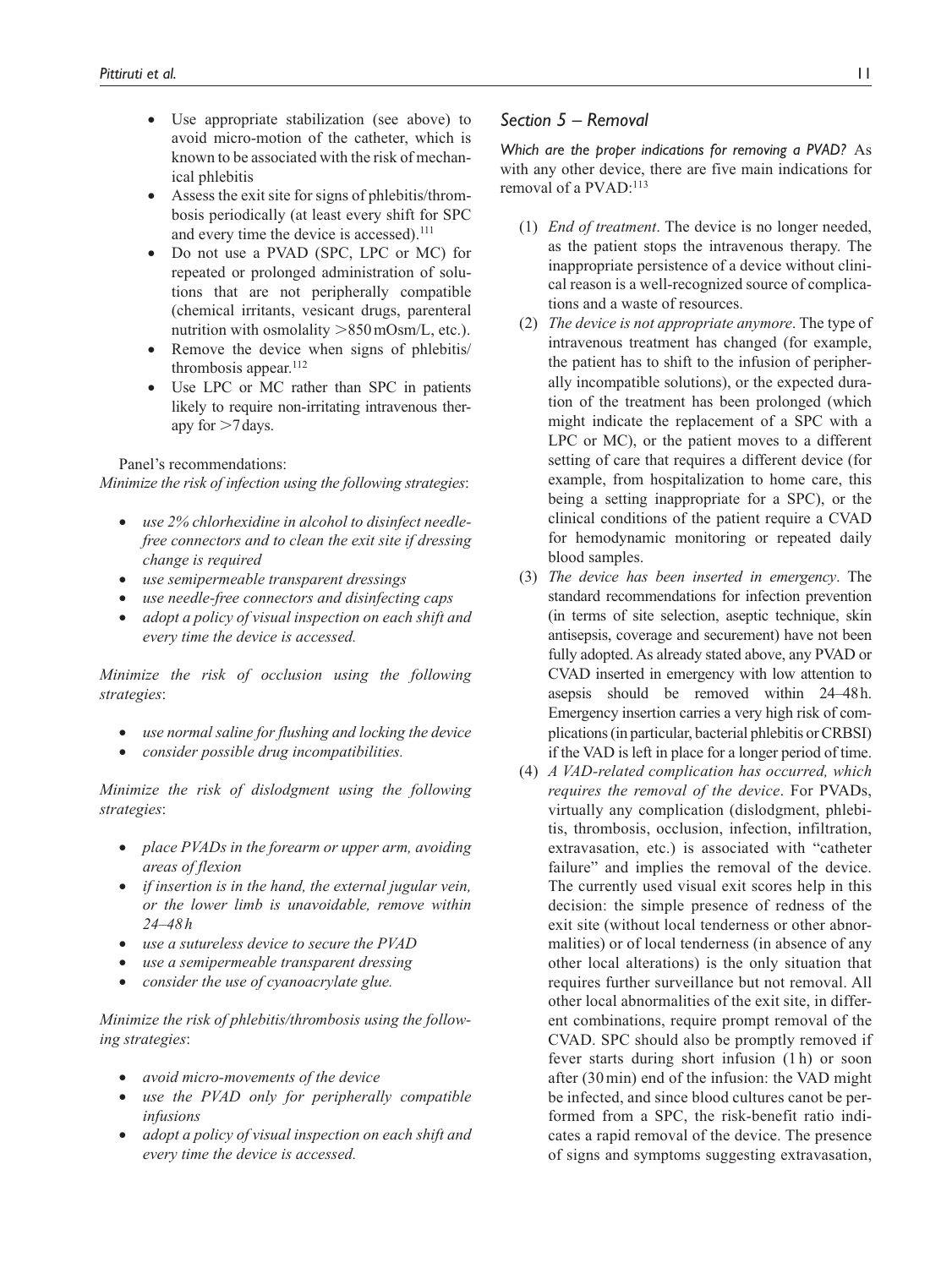occlusion, infection, thrombosis and dislocation are usually an indication for removal also for LPC and for MC, but with some exceptions. For example, in the presence of very limited venous access with a malfunctioning, but not infected MC, a replacement over guidewire may be considered. Also, an accidental dislodgement of the external tract of an MC, if minimal  $(<2 \text{ cm})$ , does not require intervention, while a more significant dislodgement may be treated by guidewire replacement, in the absence of infection. Venous thrombosis of an MC at the site of venipuncture of the arm should be treated with anticoagulants leaving the catheter in place, as long as the catheter is still in use and works properly.

(5) *The patient refuses to maintain the device*. As much as the patient must give his informed consent to the insertion of the VAD, he/she can waive his/ her consent at any time.

The routine removal/replacement of a PVAD, in absence of complications, but only based on a scheduled repositioning (for example every 4 days) is not considered appropriate any more by the recent international guidelines, which have shown that such strategy is not cost-effective and does not increase the safety or comfort of the patient. $9-12,22,33,55$ , The scheduled periodic replacement is associated (a) with the risk of failing to insert the new device, (b) with a progressive undesirable exploitation of all the veins of the arm, (c) with a reduced comfort, as the patient must face further unnecessary venipunctures, (d) with an increased risk of needle stick injuries for the caregivers, and (e) with an increased cost of health care for every single patient. The currently recommended strategy of removing the PVAD only in case of complications requires a proper surveillance of the performance of the line and of the visual aspect of the exit site; this can be achieved (a) adopting a proper terminology in the definition of the local signs and symptoms, (b) using semipermeable transparent dressings (that permits the inspection of the exit site) and (c) standardizing the findings through validated visual exit scores. Any SPC used in a hospitalized patient should be examined at each shift of the nursing staff. LPC and MC should be examined at least daily, both in the intra-hospital and in the extra-hospital setting.

*Are there any complications potentially related to removal?* The removal of SPC or of LPC is usually not associated with relevant complications.

The most likely undesirable event is bleeding from the exit site, with or without local hematoma: this most commonly happens in patients with large-caliber catheters and/or coagulation abnormalities (anticoagulant treatment, chronic renal failure, hepatic failure or hematological disorders).

If there is inflammation at the exit site, local skin antiseptics during VAD removal may be associated with burning sensation and discomfort of the patient.

Removal of the transparent dressing and/or of the skin adhesive sutureless device may be associated with skin injury in aged patients with fragile skin.

Though never described in the literature, the removal of a MC with a severe catheter- related venous thrombosis located in the thoracic tract of the axillary vein or in the subclavian vein may be associated with a potential risk of pulmonary embolism, particularly if the thrombosis is of recent onset (<72h) and if anticoagulant treatment has not been started.

On the other hand, the occurrence of air embolism at removal of a PVAD (either SPC, or LPC, or MC) is technically impossible.

*Is there any special strategy to minimize such complications?* After the removal of the device, the exit site should be manually compressed with sterile dry gauzes. If the risk of local bleeding is anticipated, after compression, a minimal amount of cyanoacrylate glue (0.15–0.30ml) should be applied to the exit site, to stop any oozing or bleeding.

If signs of MARSI (Medical Adhesive Related Skin Injury) are evident at the exit site, the dressing and the securement must be removed very slowly, so not to amplify the local injury and pain; alcohol-based antiseptics should be preferably avoided; the use of adhesive remover wipes should be considered. After removal, local treatment of the MARSI by a specifically competent vascular access specialist is warranted.

Before removing an LPC or an MC with signs and symptoms suggesting a venous thrombosis, it is recommended to perform an ultrasound exam of the whole venous tract where the catheter lies, so to rule out the presence of thrombosis at the puncture site or along the catheter or at the distal tip and/or detect the presence of other phenomena (such as a fibroblastic sleeve). Recent studies suggest performing a pre-removal ultrasound examination in patients at high risk of venous thrombosis, such as those with hematologic malignancies, $120$ COVID-19<sup>121</sup> or chronic renal failure.<sup>122</sup> Pre-removal ultrasound scan may be omitted in patients on anticoagulant treatment. The presence of a thrombus at the tip is an indication for postponing the removal and starting an anticoagulant treatment with low-molecular-weight heparin. The presence of a thrombus in the brachial tract of the catheter is not an absolute contraindication to removal, though removal should be performed slowly and – preferably – under ultrasound control.

All SPC and LPC are usually removed with ease. On the other hand, in some instances, resistance may be felt during the extraction of a MC (as sometimes happens during PICC extraction). If this occurs, an ultrasound exam should be performed to exclude thrombosis. In most of these cases, the ultrasound scan reveals the presence of a fibroblastic sleeve strictly adherent to the catheter: removal will be easy by inserting a micro-guidewire inside the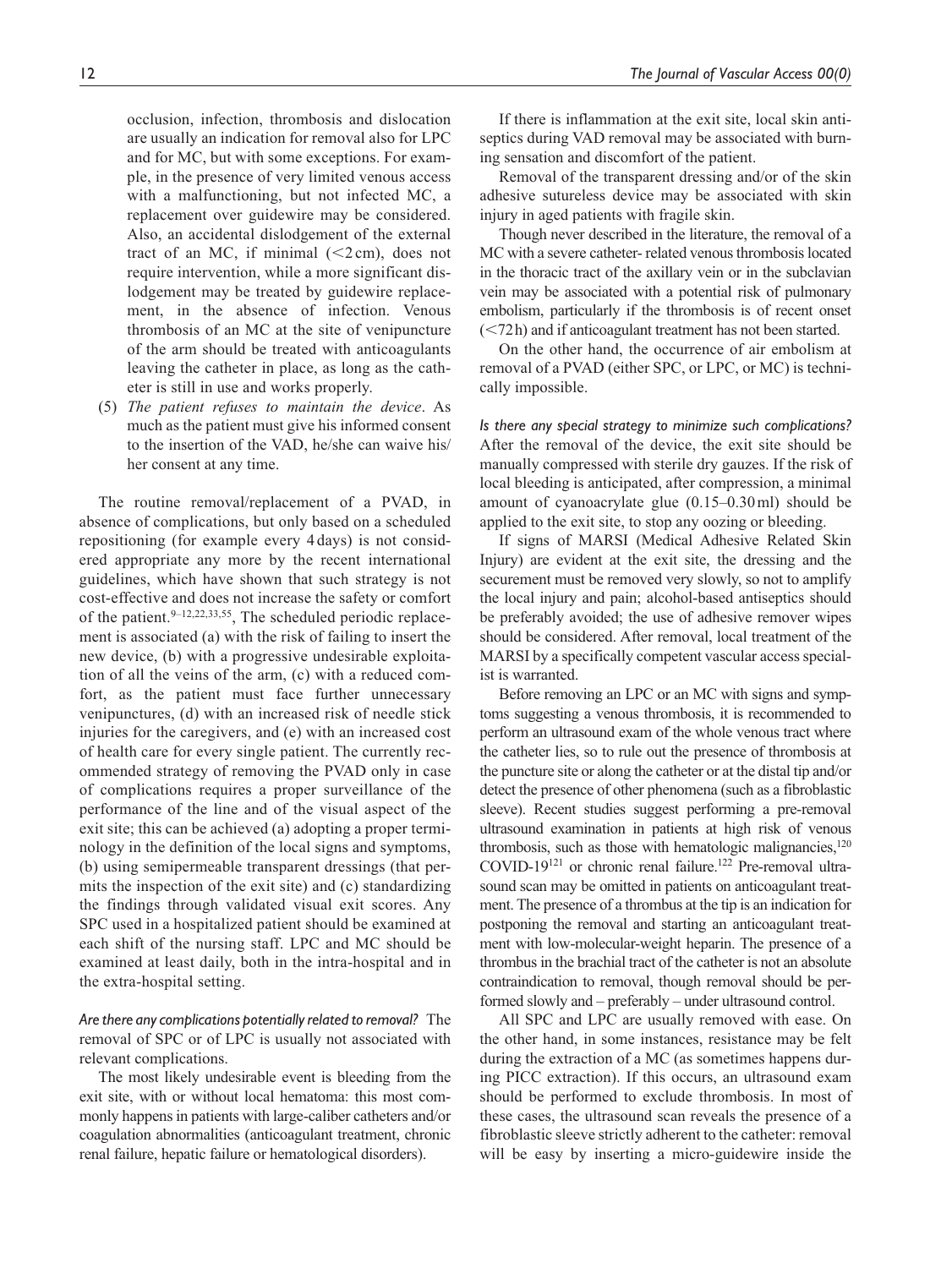## **Table 1.** Summary of recommendations.

#### *Definition and classification*

Peripheral VADs are defined as catheters whose tip is located in the venous system but outside the superior vena cava, the right atrium and the inferior vena cava.

On the basis of their length, they can be classified as (a) short peripheral catheters (SPC) ( $\leq 6$  cm); (b) long peripheral catheters (LPC) (6–15 cm); (c) midline catheters or "midclavicular" (MC) (>15cm). SPC may be further classified as "simple" or "integrated", on the basis of their design and material.

## *Indications*

PVADs are indicated in the following circumstances: (a) Short to medium term infusion of peripherally compatible solutions (intravenous solutions with pH 5–9; drugs with osmolarity <600mOsm/L; parenteral nutrition with osmolarity <800–850mOsm/L; any drug or solution not associated with potential endothelial damage). (b) Apheresis/ultrafiltration, but only in specific situations and using specific devices.

PVADs are contraindicated in the following circumstances: infusion of vesicant drugs or prolonged infusion (>30min) of peripherally incompatible solutions; repeated daily blood sampling; hemodialysis; need for hemodynamic monitoring; need for long term intravenous access  $(>=$ 3-4 months).

The indications for specific PVADs are mainly based on the expected duration of treatment: SPC are appropriate for emergency and/or short duration access (24–48h); "integrated" SPC are appropriate for non-emergency access, when the expected duration is 2–7days; LPC are appropriate in DIVA patients, or when expected duration is 1–4weeks; MCs are appropriate when expected duration  $>$  4 weeks.

*Insertion*

Insert PVADs preferably at the forearm or upper arm, avoiding areas of flexion.

If insertion in the hand, in the external jugular vein, or at the lower limb is unavoidable (as in emergency), remove the PVAD within 24–48 h.

Prepare the skin with 2% chlorhexidine in 70% isopropyl alcohol using 30s friction and allowing 30s to dry.

In DIVA patients, use NIR guidance for access to the superficial veins of the arm and/or US guidance for access to the deep veins of the arm.

Cover the exit site with sterile semipermeable transparent dressing

Apply cyanoacrylate glue in patients with bleeding risk

Secure with sutureless devices if peripheral access is expected to last >48h.

Train inserters to adopt "insertion bundles".

*Maintenance*

Minimize the risk of infection using the following strategies: use 2% chlorhexidine in alcohol to disinfect needle-free connectors and to clean the exit site if dressing change is required; use semipermeable transparent dressings; use needle-free connectors and disinfecting caps; adopt a policy of daily visual inspection.

Minimize the risk of occlusion using the following strategies: use normal saline for flushing and locking the device; consider possible drug incompatibilities.

Minimize the risk of dislodgment using the following strategies: insert PVADs in the forearm or upper arm, avoiding areas of flexion; if insertion is in the hand, the external jugular vein, or the lower limb is unavoidable, remove within 24–48h; use a sutureless device to secure the PVAD; use a semipermeable transparent dressing; consider the use of cyanoacrylate glue.

Minimize the risk of phlebitis/thrombosis using the following strategies: avoid micro-movements of the device; use the PVAD only for peripherally compatible infusions; adopt a policy of daily visual inspection.

*Removal*

Removal of PVADs is indicated in the following circumstances: device no longer required; device no longer appropriate; device failure; device inserted in emergency conditions (to be removed within 24–48); request of the patient.

Potential complications at removal include local bleeding (to be prevented by compression and glue), skin injury, mobilization of thrombus (rare – only for MC).

catheter and extracting guidewire and catheter simultaneously, with a gentle rotating movement.

As not all peripheral VADs are power injectable, rupture of a catheter could happen (especially SPC), so that a fast check of length of the catheter after removal is recommended.

## *Panel's recommendations:*

*Removal of PVADs is indicated in the following circumstances*:

- *device no longer required*
- *device no longer appropriate*
- *device failure*
- *device inserted in emergency conditions (to be removed within 24–48)*
- *request of the patient.*

*Potential complications at removal include*:

- *local bleeding (to be prevented by compression and glue)*
- *skin injury*
- *mobilization of thrombus (rare only for MC).*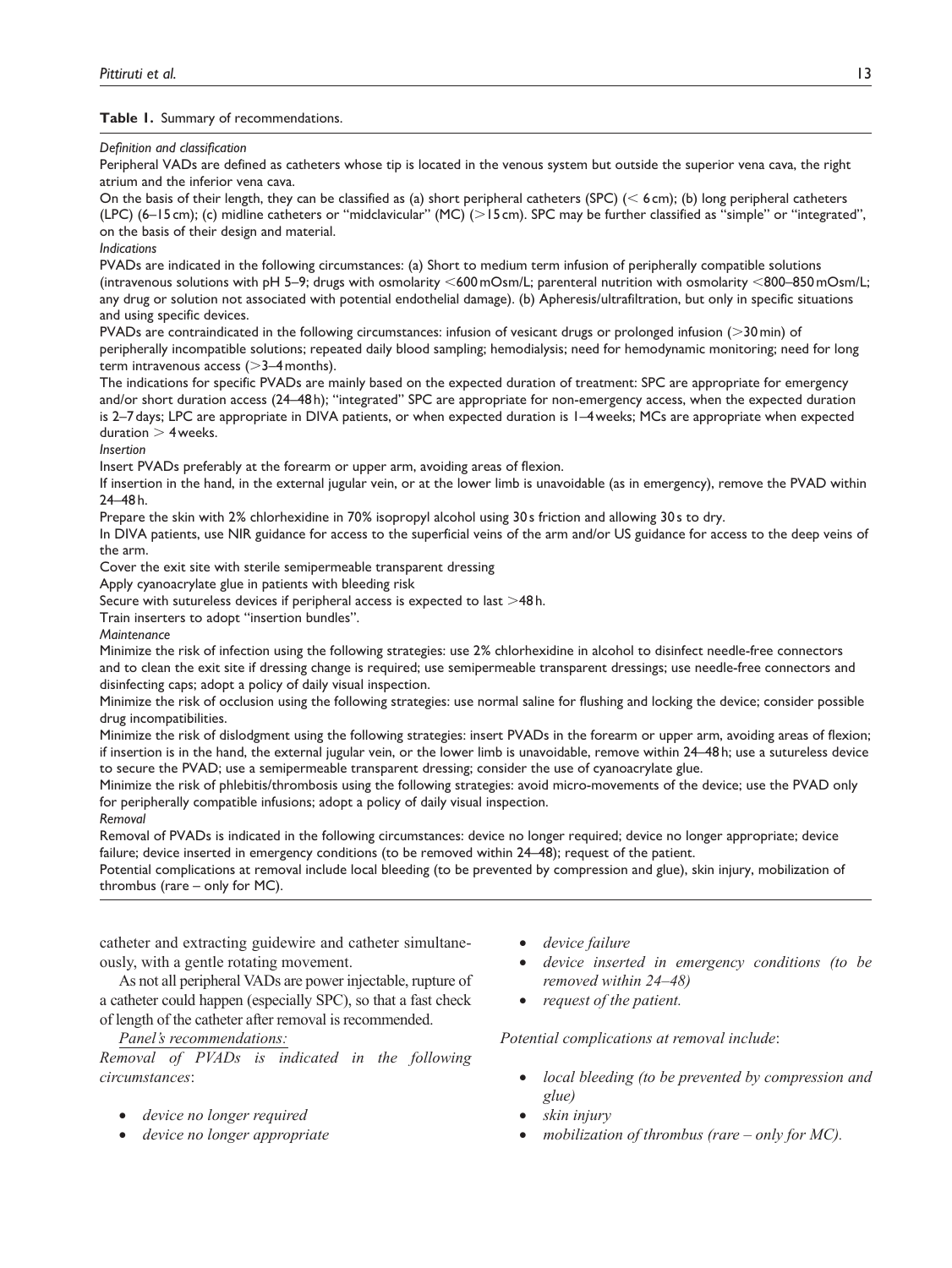# **Conclusions**

In the decade 2011–2021, peripheral venous access has dramatically evolved, as an effect of the implementation in the clinical practice of new devices (long peripheral catheters, "integrated" short peripheral cannulas, etc.), new technologies (skin antisepsis with 2% chlorhexidine, semipermeable transparent dressing, ultrasound guidance, near-infra-red guidance, cyanoacrylate glue, sutureless securement, port protectors, etc.), and new behavioral strategies (ANNT, hand hygiene with alcohol-based rub, vascular access teams, etc.).

This consensus documents offers an overview of the current recommendations about indication, insertion, management, and removal of the peripheral venous access devices, as developed by a panel of European experts in this area. A summary of the results of thus consensus is reported in Table 1. As new evidence is continuously being produced in this area, it is inevitable that some of these recommendations may change in the next decade. Still, this is an effort to define which are the currently most appropriate strategies to optimize patients' safety, clinical efficacy, and cost-effectiveness in this field in 2021.

#### **Declaration of conflicting interests**

The author(s) declared no potential conflicts of interest with respect to the research, authorship, and/or publication of this article.

### **Funding**

The author(s) received no financial support for the research, authorship, and/or publication of this article.

## **ORCID iDs**

Mauro Pittiruti **D** <https://orcid.org/0000-0002-2225-7654> Ton Van Boxtel D <https://orcid.org/0000-0002-3598-632X> Sergio Bertoglio <https://orcid.org/0000-0001-7235-3444> Fulvio Pinelli D <https://orcid.org/0000-0002-9926-2128>

#### **References**

- 1. Helm RE, Klausner JD, Klemperer JD, et al. Accepted but Unacceptable: peripheral IV Catheter Failure. *J Infus Nurs* 2015; 38(3): 189–203.
- 2. Vallecoccia MS, De Pascale G, Taraschi C, et al. Closed vs open systems: when should short peripheral intravenous catheters be the first choice? *J Hosp Infect* 2015; 89(1): 72–73.
- 3. Kanji S, Lam J, Goddard RD, et al. Inappropriate medication administration practices in canadian adult ICUs: multicenter, cross-sectional observational study. *Ann Pharmacother* 2013; 47(5): 637–643.
- 4. Wallis MC, McGrail M, Webster J, et al. Risk factors for peripheral intravenous catheter failure: a multivariate analysis of data from a randomized controlled trial. *Infect Control Hosp Epidemiol* 2014; 35(1): 63–68.
- 5. Vizcarra C, Cassutt C, Corbitt N, et al. Recommendations for improving safety practices with short peripheral catheters. *J Infus Nurs* 2014; 37(2): 121–124.
- 6. Witting MD, Moayedi S, Yang Z, et al. Advanced intravenous access: technique choices, pain scores, and failure rates in a local registry. *Am J Emerg Med* 2016; 34(3): 553–557.
- 7. Piper R, Carr PJ, Kelsey LJ, et al. The mechanistic causes of peripheral intravenous catheter failure based on a parametric computational study. *Sci Rep* 2018; 8: 3441.
- 8. Bertoglio S, van Boxtel T, Goossens GA, et al. Improving outcomes of short peripheral vascular access in oncology and chemotherapy administration. *J Vasc Access* 2017; 18(2): 89–96.
- 9. Loveday HP, Wilson JA, Pratt RJ, et al. epic3: national evidence-based guidelines for preventing healthcare-associated infections in NHS hospitals in England. *J Hosp Infect* 2014; 86(S1): S1–S70.
- 10. Gorski LA, Hadaway L, Hagle ME, et al. Infusion Therapy Standards of Practice, 8th Edition. *J Infus Nurs* 2021; 44(1S Suppl 1): S1–S224.
- 11. Tuffaha HW, Rickard CM, Webster J, et al. Costeffectiveness analysis of clinically indicated versus routine replacement of peripheral intravenous catheters. *Appl Health Econ Health Policy* 2014; 12(1): 51–58.
- 12. Webster J, Osborne S, Rickard CM, et al. Clinicallyindicated replacement versus routine replacement of peripheral venous catheters. *Cochrane Database Syst Rev* 2015; 14(8): CD007798.
- 13. Gorski LA, Stranz M, Cook LS, et al. Development of an evidence-based list of noncytotoxic vesicant medications and solutions. *J Infus Nurs* 2017; 40(1): 26–40.
- 14. Pittiruti M and Scoppettuolo G. "The GAVeCeLT Manual of PICC and Midlines". Published by EDRA. Milano, 2016.
- 15. Qin KR, Nataraja RM and Pacilli M. Long peripheral catheters: is it time to address the confusion? *J Vasc Access* 2019; 20(5): 457–460.
- 16. Van Loon FH, Puijn LA, Houterman S, et al. Development of the A-DIVA scale: a clinical predictive scale to identify difficult intravenous access in adult patients based on clinical observations. *Medicine (Baltimore)* 2016; 95(16): e3428.
- 17. Rodriguez-Calero MA, Fernandez-Fernandez I, Molero-Ballester LJ, et al. Risk factors for difficult peripheral venous cannulation in hospitalised patients. Protocol for a multicentre case–control study in 48 units of eight public hospitals in Spain. *BMJ Open* 2018; 8(2): e020420.
- 18. Sebbane M, Claret PG, Lefebvre S, et al. Predicting peripheral venous access difficulty in the emergency department using body mass index and a clinical evaluation of venous accessibility. *J Emerg Med* 2013; 44(2): 299–305.
- 19. Chopra V, Flanders SA, Saint S, et al. The Michigan appropriateness guide for intravenous catheters (MAGIC): results from a multispecialty panel using the RAND/UCLA appropriateness method. *Ann Internal Med* 2015; 163(6 Suppl): S1–S40.
- 20. GAVeCeLT: Sistema esperto 'DAV-Expert' per la scelta dell'accesso venoso. GAVeCeLT website. [http://davexpert.](http://davexpert.gavecelt.it) [gavecelt.it](http://davexpert.gavecelt.it) (2018).
- 21. Moureau N and Chopra V. Indications for peripheral, midline and central catheters: summary of the MAGIC recommendations. *Br J Nurs* 2016; 25(8): S15–S24.
- 22. NSW Government Health Guidelines Summary. Peripheral Intravenous Cannula (PIVC) Insertion and Post Insertion Care in Adult Patients. 2013; NSW Government Health Guideline Summary.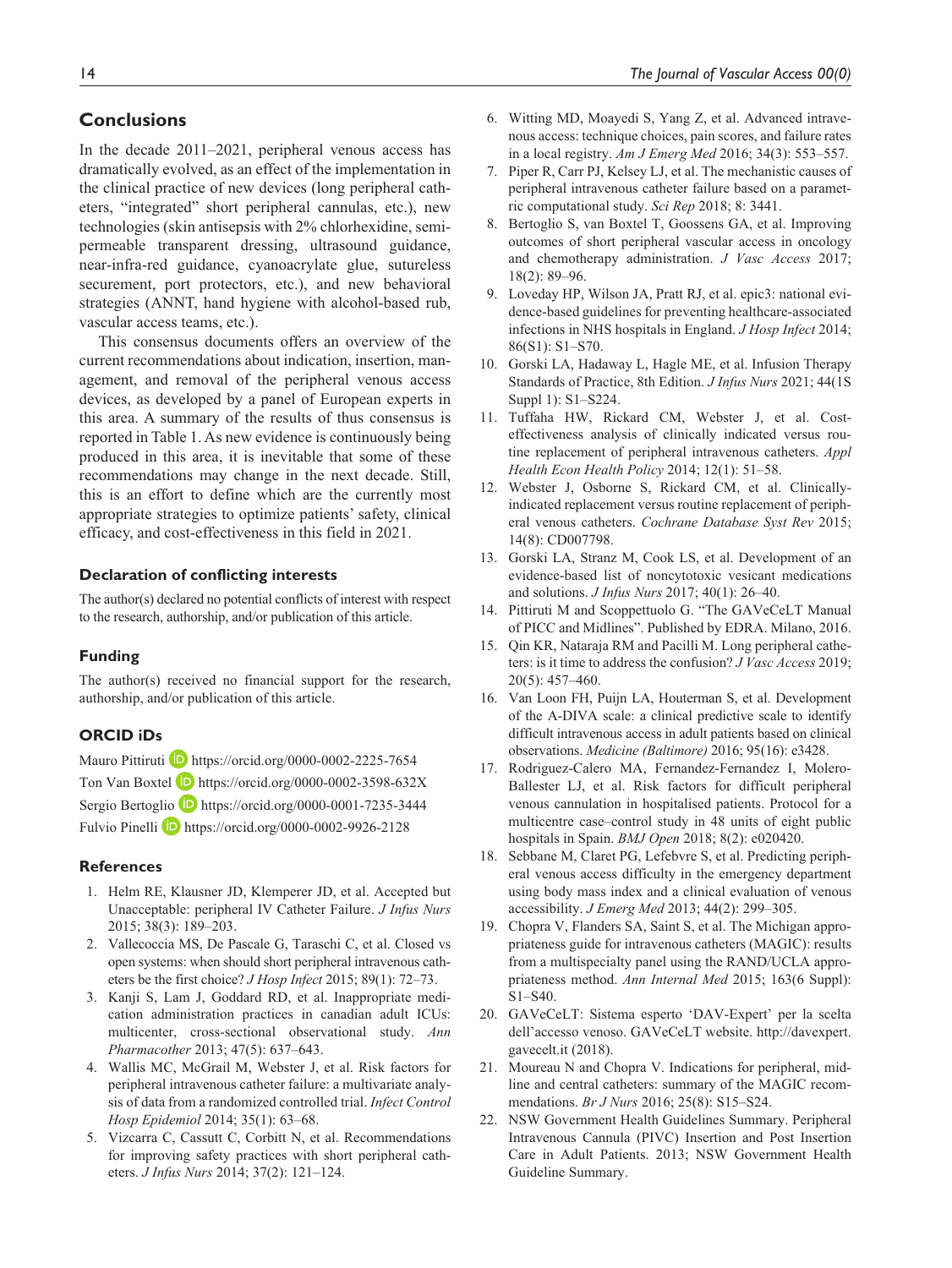- 23. Adams DZ, Little A, Vinsant C, et al. The midline catheter: a clinical review. *J Emerg Med* 2016; 51(3): 252–258.
- 24. Deutsch GB, Sathyanarayana A and Singh N. Ultrasoundguided placement of midline catheters in the surgical intensive care unit: a cost-effective proposal for timely central line removal. *J Surg Res* 2014; 191(1): 1–5.
- 25. DeVries M, Lee J and Hoffman L. Infection free midline catheter implementation at a community hospital (2 years). *Am J Infect Control* 2019; 47(9): 1118–1121.
- 26. Royal Collage of Nursing. Standard for infusion therapy fourth edition. [https://gavecelt.it/nuovo/sites/default/files/](https://gavecelt.it/nuovo/sites/default/files/uploads/Linee%20guida%20RCN%202016.pdf) [uploads/Linee%20guida%20RCN%202016.pdf](https://gavecelt.it/nuovo/sites/default/files/uploads/Linee%20guida%20RCN%202016.pdf) (2016).
- 27. Carrero Caballero MC, Montealegre Sanz M and Cubero Pérez MA. Medial venous catheter or midline (MVC). *Rev Enferm* 2014; 37(1): 36–41.
- 28. Gilardi E, Giannuzzi R, WoldeSellasie K, et al. Minimidline in difficult intravenous access patients in emergency department: a prospective analysis. *J Vasc Access* 2019; 24: 1129729819883129.
- 29. Owen K. The use of 8 Cm midlines in community IV therapy. *Br J Nurs* 2014; 23(S19): S18–S20.
- 30. Spiegel RJ, Eraso D, Leibner E, et al. The utility of midline intravenous catheters in critically Ill emergency department patients. *Ann Emerg Med*. 2019; 19: 31236–31273.
- 31. González López JL, Arribi Vilela A, Fernández del Palacio E, et al. Indwell times, complications and costs of open vs closed safety peripheral intravenous catheters: a randomized study. *J Hosp Infect* 2014; 86(2): 117–126.
- 32. Tamura N, Abe S, Hagimoto K, et al. Unfavorable peripheral intravenous catheter replacements can be reduced using an integrated closed intravenous catheter system. *J Vasc Access* 2014; 15(4): 257–263.
- 33. Bodenham A, Babu S, Bennett J, et al. Association of anaesthetists of Great Britain and Ireland: safe vascular access 2016. *Anaesthesia* 2016; 71(5): 573–585.
- 34. Ballieu P, Besharatian Y and Ansari S. Safety and feasibility of phenylephrine administration through a peripheral intravenous catheter in a neurocritical care unit. *J Intensive Care Med* 2019; 22: 885066619887111.
- 35. Cardenas-Garcia J, Schaub KF, Belchikov YG, et al. Safety of peripheral intravenous administration of vasoactive medication. *J Hosp Med* 2015; 10(9): 581–585.
- 36. Loubani OM and Green RS. A systematic review of extravasation and local tissue injury from administration of vasopressors through peripheral intravenous catheters and central venous catheters. *J Crit Care* 2015; 30(3):  $9 - 17$ .
- 37. Rippey JC, Carr PJ, Cooke M, et al. Predicting and preventing peripheral intravenous cannula insertion failure in the emergency department: clinician 'gestalt' wins again. *Emerg Med Australas* 2016; 28(6): 658–665.
- 38. Yoshida Y, Hoshino S, Aisu N, et al. Administration of chemotherapy via the median cubital vein without implantable central venous access ports: port-free chemotherapy for metastatic colorectal cancer patients. *Int J Clin Oncol* 2015; 20(2): 332–337.
- 39. Aghdassi SJS, Geffers C, Behnke M, et al. Management of peripheral venous catheters and implementation of guidelines in Germany: a national survey. *J Hosp Infect* 2019; 27(19): 30546–30548.
- 40. Masters B, Hickish T and Cidon EU. A midline for oxaliplatin infusion: the myth of safety devices. *BMJ Case Rep* 2014; 2014: bcr2014204360.
- 41. Ricard JD, Salomon L, Boyer A, et al. Central or peripheral catheters for initial venous access of ICU patients: a randomized controlled trial. *Crit Care Med* 2013; 41(9): 2108–2115.
- 42. Salazar E, Garcia S and Miguel R. Ultrasound-guided peripheral venous access for therapeutic apheresis procedures reduces need for central venous catheters. *J Clin Apher* 2017; 32(4): 266–269.
- 43. Patel SA, Araujo T, Rodriguez LP, et al. Long peripheral catheters: a retrospective review of major complications. *J Hosp Med* 2019; 14(12): 758–760.
- 44. Woody G and Davis BA. Increasing nurse competence in peripheral intravenous therapy. *J Infus Nurs* 2013; 36(6): 413–419.
- 45. Shokoohi H, Boniface K, McCarthy M, et al. Ultrasoundguided peripheral intravenous access program is associated with a marked reduction in central venous catheter use in noncritically Ill emergency department patients. *Ann Emerg Med* 2013; 61(2): 198–203.
- 46. Caparas JV and Hu JP. Safe administration of vancomycin through a novel midline catheter: a randomized, prospective clinical trial. *J Vasc Access* 2014; 15(4): 251–256.
- 47. Scoppettuolo G, Pittiruti M, Pitoni S, et al. Ultrasoundguided "short" midline catheters for difficult venous access in the emergency department: a retrospective analysis. *Int J Emerg Med* 2016; 9(1): 3.
- 48. Sharp R, Esterman A, McCutcheon H, et al. The safety and efficacy of midlines compared to peripherally inserted central catheters for adult cystic fibrosis patients: a retrospective, observational study. *Int J Nurs Stud* 2014; 51(5): 694–702.
- 49. Dawson RB and Moureau NL. Midline catheters: an essential tool in CLABSI reduction. *infection control today*. [https://www.infectioncontroltoday.com/clabsi/midline](https://www.infectioncontroltoday.com/clabsi/midline-catheters-essential-tool-clabsi-reduction)[catheters-essential-tool-clabsi-reduction](https://www.infectioncontroltoday.com/clabsi/midline-catheters-essential-tool-clabsi-reduction) (2013).
- 50. De Prospo T, Attini A and De Giorgi R. The assessment of the effectiveness of long vs standard-length catheters in reducing complications: a randomized controlled trial. *Assist Inferm Ric* 2015; 34(3): 116–124.
- 51. Pathak R, Patel A, Enuh H, et al. The incidence of central line-associated bacteremia after the introduction of midline catheters in a ventilator unit population. *Infect Dis Clin Pract* 2015; 23(3): 131–134.
- 52. Fields JM, Piela NE, Au AK, et al. Risk factors associated with difficult venous access in adult ED patients. *Am J Emerg Med* 2014; 32(10): 1179–1182.
- 53. Carr PJ, Rippey JC, Cooke ML, et al. Development of a clinical prediction rule to improve peripheral intravenous cannulae first attempt success in the emergency department and reduce post insertion failure rates: the Vascular Access Decisions in the Emergency Room (VADER) study protocol. *BMJ Open* 2016; 6(2): e009196.
- 54. Cicolini G, Manzoli L, Simonetti V, et al. Phlebitis risk varies by peripheral venous catheter site and increases after 96 hours: a large multi-centre prospective study. *J Adv Nurs* 2014; 70(11): 2539–2549.
- 55. Simonov M, Pittiruti M, Rickard CM, et al. Navigating venous access: a guide for hospitalists. *J Hosp Med* 2015; 10(7): 471–478.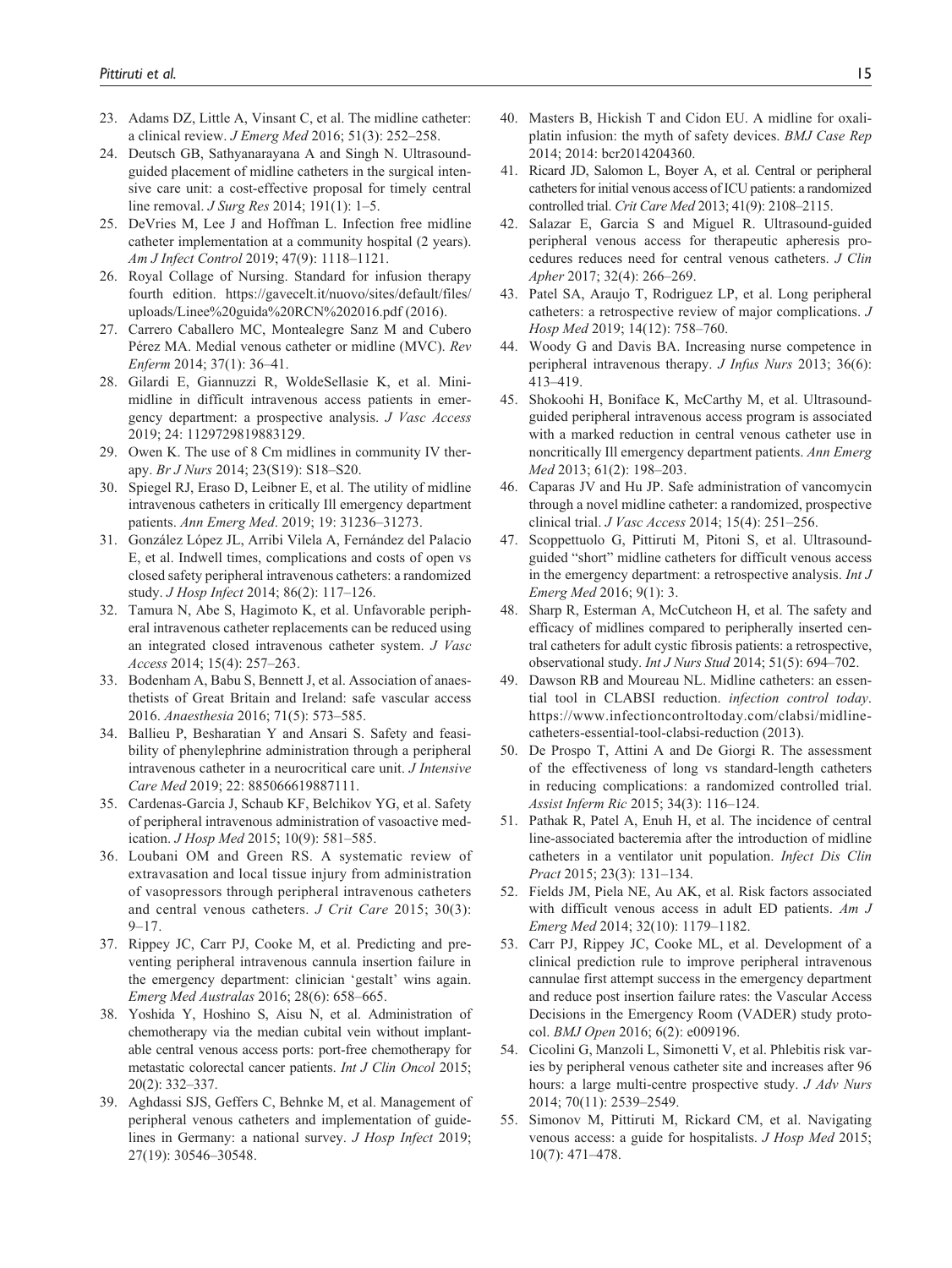- 56. Benaya A, Schwartz Y, Kory R, et al. Relative incidence of phlebitis associated with peripheral intravenous catheters in the lower versus upper extremities. *Eur J Clin Microbiol Infect Dis* 2015; 34(5): 913–916.
- 57. Decker K, Ireland S, O'Sullivan L, et al. Peripheral intravenous catheter insertion in the emergency department. *Australas Emerg Nurs J* 2016; 19(3): 138–142.
- 58. Freixas N, Bella F, Limón E, et al. Impact of a multimodal intervention to reduce bloodstream infections related to vascular catheters in non-ICU wards: a multicentre study. *Clin Microbiol Infect* 2013; 19(9): 838–844.
- 59. Nicholson J and Hill J. Cyanoacrylate tissue adhesive: a new tool for the vascular access toolbox. *Br J Nurs* 2019; 28(19): S22–S28.
- 60. Ventura R, O'Loughlin C and Vavrik B. Clinical evaluation of a securement device used on midline catheters. *Br J Nurs* 2016; 25(14): S16–S22.
- 61. Rickard CM, Marsh N, Webster J, et al. Securing all intravenous devices effectively in hospitalised patients–the SAVE trial: study protocol for a multicentre randomised controlled trial. *BMJ Open* 2015; 5(9): e008689.
- 62. Kule A, Hang B and Bahl A. Preventing the collapse of a peripheral vein during cannulation: an evaluation of various tourniquet techniques on vein compressibility. *J Emerg Med* 2014; 46(5): 659–666.
- 63. Lamperti M, Bodenham AR, Pittiruti M, et al. International evidence-based recommendations on ultrasound-guided vascular access. *Intensive Care Med* 2012; 38: 1105–1117.
- 64. Blanco P. Ultrasound-guided peripheral venous cannulation in critically ill patients: a practical guideline. *Ultrasound J* 2019; 11(1): 1–7.
- 65. Bridey C, Thilly N, Lefevre T, et al. Ultrasound-guided versus landmark approach for peripheral intravenous access by critical care nurses: a randomized controlled study. *BMJ Open* 2018; 8(6): e020220.
- 66. Chiricolo G, Balk A, Raio C, et al. Higher success rates and satisfaction in difficult venous access patients with a guide wire-associated peripheral venous catheter. *Am J Emerg Med* 2015; 33(12): 1742–1744.
- 67. Egan G, Healy D, O'Neill H, et al. Ultrasound guidance for difficult peripheral venous access: systematic review and meta-analysis. *Emerg Med J*. 2013; 30(7): 521–526.
- 68. Erickson CS, Liao MM, Haukoos JS, et al. Ultrasoundguided small vessel cannulation: long-axis approach is equivalent to short-axis in novice sonographers experienced with landmark-based cannulation. *West J Emerg Med* 2014; 15(7): 824–830.
- 69. Franco-Sadud R, Schnobrich D, Mathews BK, et al. Recommendations on the use of ultrasound guidance for central and peripheral vascular access in adults: a position statement of the society of hospital medicine. *J Hosp Med* 2019; 6(14): E1–E22.
- 70. Gao YB, Yan JH, Ma JM, et al. Effects of long axis inplane vs short axis out-of-plane techniques during ultrasound-guided vascular access. *Am J Emerg Med* 2016; 34(5): 778–783.
- 71. Gottlieb M, Holladay D and Peksa GD. Comparison of short- vs long-axis technique for ultrasound-guided peripheral line placement: a systematic review and meta- analysis. *Cureus* 2018; 10(5): e2718.
- 72. İsmailoğlu EG, Zaybak A, Akarca FK, et al. The effect of the use of ultrasound in the success of peripheral venous catheterization. *Int Emerg Nurs* 2015; 23(2): 89–93.
- 73. Meyer P, Cronier P, Rousseau H, et al. Difficult peripheral venous access: clinical evaluation of a catheter inserted with the Seldinger method under ultrasound guidance. *J Crit Care* 2014; 29(5): 823–827.
- 74. Moore CL. Ultrasound first, second, and last for vascular access. *J Ultrasound Med* 2014; 33(7): 1135–1142.
- 75. Nelson D, Jeanmonod R and Jeanmonod D. Randomized trial of tourniquet vs blood pressure cuff for target vein dilation in ultrasound-guided peripheral intravenous access. *Am J Emerg Med* 2014; 32(7): 761–764.
- 76. Ueda K and Hussey P. Dynamic ultrasound-guided shortaxis needle tip navigation technique for facilitating cannulation of peripheral veins in obese patients. *Anesth Analg* 2017; 124(3): 831–833.
- 77. Asrar M, Al-Habaibeh A and Houda M. Innovative algorithm to evaluate the capabilities of visual, near infrared, and infrared technologies for the detection of veins for intravenous cannulation. *Applied Optic* 2016; 55(34): 67–75.
- 78. Aulagnier J, Hoc C, Mathieu E, et al. Efficacy of accuvein to facilitate peripheral intravenous placement in adults presenting to an emergency department: a randomized clinical trial. *Acad Emerg Med* 2014; 21(8): 858–863.
- 79. Chiao FB, Resta-Flarer F, Lesser J, et al. Vein visualization: patient characteristic factors and efficacy of a new infrared vein finder technology. *Br J Anaesth* 2013; 110(6): 966–971.
- 80. Guillon P, Makhloufi M, Baillie S, et al. Prospective evaluation of venous access difficulty and a near-infrared vein visualizer at four French haemophilia treatment centres. *Haemophilia* 2015; 21(1): 21–26.
- 81. Juric S, Flis V, Debevc M, et al. Towards a low-cost mobile subcutaneous vein detection solution using nearinfrared spectroscopy. *Scientific World Journal* 2014; 2014: 365902.
- 82. Juric S and Zalik B. An innovative approach to near-infrared spectroscopy using a standard mobile device and its clinical application in the real-time visualization of peripheral veins. *BMC Med Inform Decis Mak* 2014; 25(14): 1–9.
- 83. Wang F, Behrooz A, Morris M, et al. High-contrast subcutaneous vein detection and localization using multispectral imaging. *J Biomed Opt* 2013; 18(5): 50504.
- 84. Carr PJ, Higgins NS, Cooke ML, et al. Vascular access specialist teams for device insertion and prevention of failure. *Cochrane Database Syst Rev* 2018; 3(3): CD011429.
- 85. Castro-Sánchez E, Charani E, Drumright LN, et al. Fragmentation of care threatens patient safety in peripheral vascular catheter management in acute care–a qualitative study. *PLoS One* 2014; 14; 9(1): e86167.
- 86. Duran-Gehring P, Bryant L, Reynolds JA, et al. Ultrasoundguided peripheral intravenous catheter training results in physician-level success for emergency department technicians. *J Ultrasound Med* 2016; 35(11): 2343–2352.
- 87. Ostrowski AM, Morrison S and O'Donnell J. Development of a training program in peripherally inserted central catheter placement for certified registered nurse anesthetists using an n-of-1 method. *AANA J* 2019; 87(1): 11–18.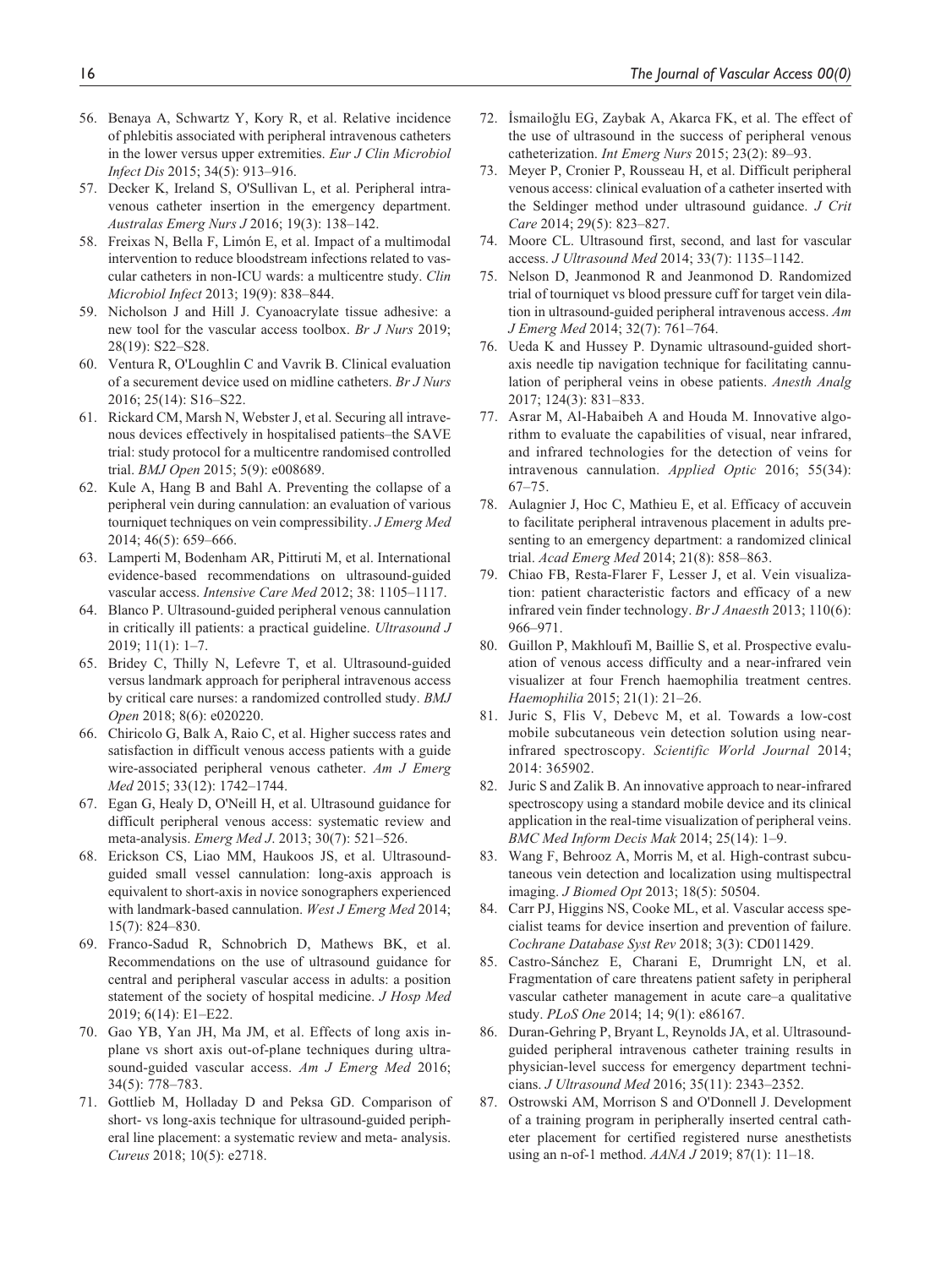- 88. Partovi-Deilami K, Nielsen JK and Moller AM. Effect of ultrasound-guided placement of difficult-to-place peripheral venous catheters: a prospective study of a training program for nurse anesthetists. *AANA J* 2016; 84(2): 86–92.
- 89. Schuster C, Stahl B, Murray C, et al. Development and testing of an instrument to measure short peripheral catheter insertion confidence. *J Infus Nurs* 2016; 39(3): 159–165.
- 90. Stuckey C and Curtis MP. Development of a nurse-led ultrasound-guided peripheral intravenous program. *J Vasc Nurs* 2019; 37(4): 246–249.
- 91. Moureau N, Lamperti M, Kelly LJ, et al. Evidence-based consensus on the insertion of central venous access devices: definition of minimal requirements for training. *Br J Anaesth* 2013; 110(3): 347–356.
- 92. Austin ED, Sullivan SB, Whittier S, et al. Peripheral intravenous catheter placement is an underrecognized source of staphylococcus aureus bloodstream infection. *Open Forum Infect Dis* 2016; 3(2): ofw072.
- 93. ISMP Safe practice Guidelines for IV push medication. [https://www.ismp.org/sites/default/files/attachments/2017](https://www.ismp.org/sites/default/files/attachments/2017-11/ISMP97-Guidelines-071415-3.%20FINAL.pdf) [-11/ISMP97-Guidelines-071415-3.%20FINAL.pdf](https://www.ismp.org/sites/default/files/attachments/2017-11/ISMP97-Guidelines-071415-3.%20FINAL.pdf) (2017).
- 94. Kowalewska PM, Petrik SM, Di Fiore AE, et al. Antimicrobial efficacy of a new chlorhexidine-based device against staphylococcus aureus colonization of venous catheters. *J Infus Nurs* 2018; 41(2): 103–112.
- 95. Mestre G, Berbel C, Tortajada P, et al. Successful multifaceted intervention aimed to reduce short peripheral venous catheter-related adverse events: a quasi experimental cohort study. *Am J Infect Control* 2013; 41(6): 520–526.
- 96. Stuart RL, Cameron DR, Scott C, et al. Peripheral intravenous catheter-associated Staphylococcus aureus bacteraemia: more than 5 years of prospective data from two tertiary health services. *Med J Aust* 2013; 198(10): 551–553.
- 97. Rhodes D, Cheng AC, McLellan S, et al. Reducing Staphylococcus aureus bloodstream infections associated with peripheral intravenous cannulae: successful implementation of a care bundle at a large Australian health service. *J Hosp Infect* 2016; 94(1): 86–91.
- 98. Bernatchez SF. Care of peripheral venous catheter sites: advantages of transparent film dressings over tape and gauze. *JAVA* 2014; 19(4): 256–261.
- 99. Keogh S, Flynn J, Marsh N, et al. Nursing and midwifery practice for maintenance of vascular access device patency. A cross-sectional survey. *Int J Nurs Stud* 2015; 52(11): 1678–1685.
- 100. Lehn RA, Gross JB, McIsaac JH, et al. Needleless connectors substantially reduce flow of crystalloid and red blood cells during rapid infusion. *Anesth Analg* 2015; 120(4): 801–804.
- 101. Keogh S, Marsh N, Higgins N, et al. A time and motion study of peripheral venous catheter flushing practice using manually prepared and prefilled flush syringes. *J Infus Nurs* 2014; 37(2): 96–101.
- 102. Saliba P, Cuervo G, Hornero A, et al. The impact of flushing with pre-filled saline syringes on the incidence of peripheral venous catheter failure: a quasi-experimental study. *J Vasc Access* 2019; 25: 1129729819888423.
- 103. Moris DN, Michalinos A and Vernadakis S. An uncommon complication of a common procedure. *Indian J Surg*. 2015; 77(S3): 1401–1402.
- 104. Marsh N, Webster J, Mihala G, et al. Devices and dressings to secure peripheral venous catheters to prevent complications. *Cochrane Database Syst Rev* 2015; 12(6): CD011070.
- 105. Günther SC, Schwebel C, Hamidfar-Roy R, et al. Complications of intravascular catheters in ICU: definitions, incidence and severity. A randomized controlled trial comparing usual transparent dressings versus new-generation dressings (the ADVANCED study). *Intensive Care Med* 2016; 42(11): 1753–1765.
- 106. Marsh N, Webster J, Flynn J, et al. Securement methods for peripheral venous catheters to prevent failure: a randomised controlled pilot trial. *J Vasc Access* 2015; 16(3): 237–244.
- 107. Bugden S, Shean K, Scott M, et al. Skin glue reduces the failure rate of emergency department-inserted peripheral intravenous catheters: a randomized controlled trial. *Ann Emerg Med* 2016; 68(2): 196–201.
- 108. Webster J, McGrail M, Marsh N, et al. Post-infusion phlebitis: incidence and risk factors. *Nurs Res Pract* 2015; 2015: 691934.
- 109. Buenfil-Vargas MA, Espinosa-Vital G, Rodriguez-Sing R, et al. Incidence of adverse events associated to the use of short peripheral venous catheters. *Rev Med Inst Mex Seguro Soc* 2015; 53(S3): S310–S315.
- 110. Palese A, Ambrosi E, Fabris F, et al. Nursing care as a predictor of phlebitis related to insertion of a peripheral venous cannula in emergency departments: findings from a prospective study. *J Hosp Infect* 2016; 92(3): 280–286.
- 111. Marsh N, Mihala G, Ray-Barruel G, et al. Inter-rater agreement on PIVC- associated phlebitis signs, symptoms and scales. *J Eval Clin Pract* 2015; 21(5): 893–899.
- 112. Bolton D. Clinically indicated replacement of peripheral cannulas. *Br J Nurs* 2015; 24(19): S4–S12.
- 113. Carr PJ, Rippey J, Moore T, et al. Reasons for removal of emergency department-inserted peripheral intravenous cannulae in admitted patients: a retrospective medical chart audit in Australia. *Infect Control Hosp Epidemiol* 2016; 37(7): 874–876.
- 114. Tatsuno K, Ikeda M, Wakabayashi Y, et al. Clinical features of bloodstream infections associated with peripheral versus central venous catheters. *Infect Dis Ther* 2019; 8(3): 343–352.
- 115. Xu T, Kingsley L, DiNucci S, et al. Safety and utilization of peripherally inserted central catheters versus midline catheters at a large academic medical center. *Am J Infect Control* 2016; 44(12): 1458–1461.
- 116. Chen AI, Balter ML, Maguire TJ, et al. 3D near infrared and ultrasound imaging of peripheral blood vessels for realtime localization and needle guidance. *Med Image Comput Comput Assist Interv* 2016; 9902: 388–396.
- 117. Goossens GA. Flushing and locking of venous catheters: available evidence and evidence deficit. *Nurs Res Pract* 2015; 2015: 985686.
- 118. Elli S, Abbruzzese C, Cannizzo L, et al. "Extended subcutaneous route" technique: a quick subcutaneous tunnelling technique for PICC insertion. *J Vasc Access* 2017; 18(3): 269–272.